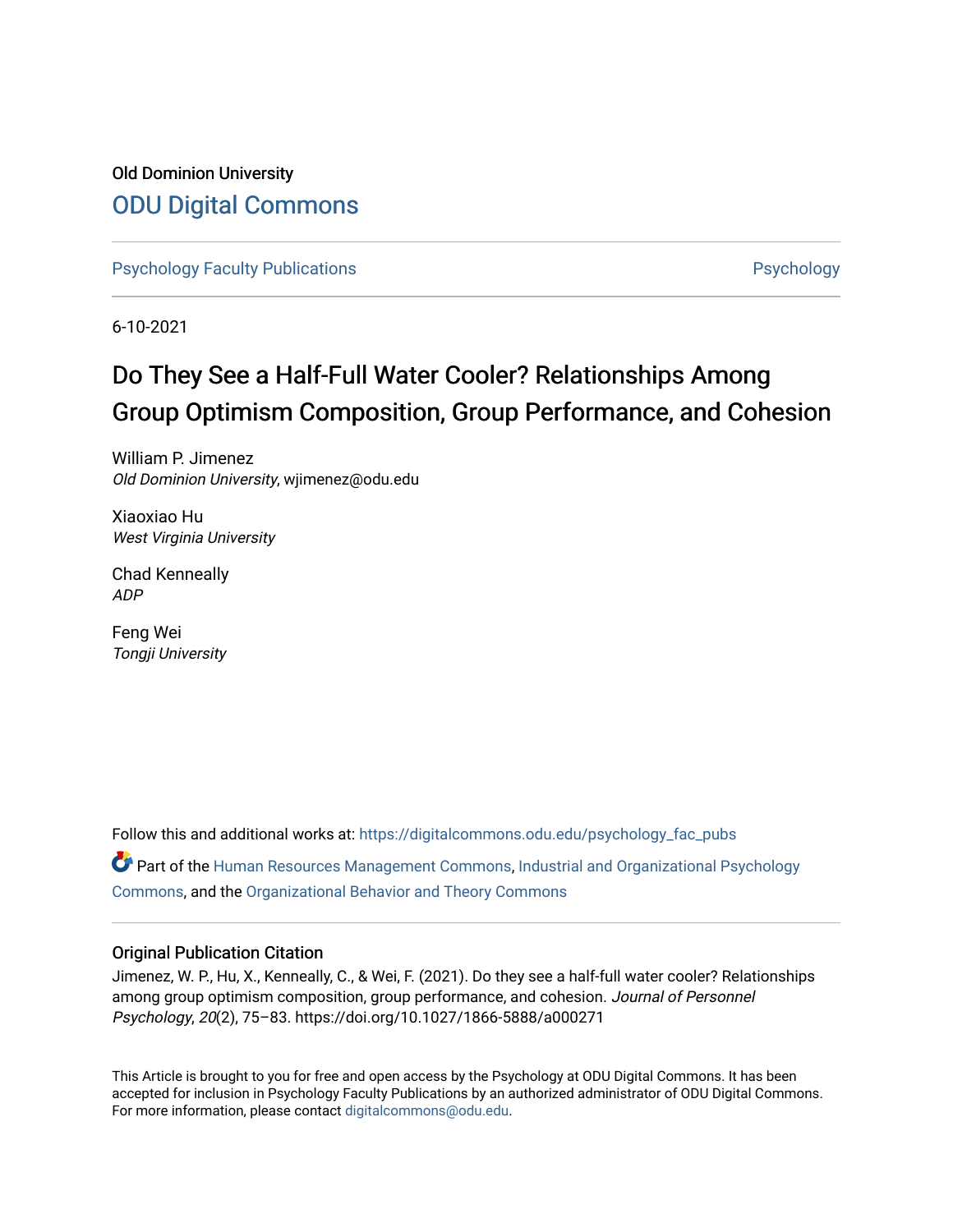#### **Do They See a Half-Full Water Cooler?**

#### **Relationships Among Group Optimism Composition, Group Performance, and Cohesion**

William P. Jimenez<sup>1</sup>, Xiaoxiao Hu<sup>1</sup>, Chad Kenneally<sup>1</sup>, and Feng Wei<sup>2</sup>

<sup>1</sup> Department of Psychology, Old Dominion University

<sup>2</sup> School of Economics and Management, Tongji University

#### **Author Note**

William P. Jimenez **b** https://orcid.org/0000-0003-1141-4631

Xiaoxiao Hu is now at the Department of Management, West Virginia University. Chad Kenneally is now at ADP.

We have no conflict of interest to disclose. This article is based on data presented at the

33rd Annual Conference of the Society for Industrial and Organizational Psychology.

Correspondence concerning this article should be addressed to William P. Jimenez, Old

Dominion University, Department of Psychology, Mills Godwin Building 250, Norfolk, VA

23529, United States. Email: wil.p.jimenez@gmail.com

**This version of the article may not completely replicate the final authoritative version published in** *Journal of Personnel Psychology* **at https://doi.org/10.1027/1866-5888/a000271. It is not the version of record and is therefore not suitable for citation. Please do not copy or cite without the permission of the author(s).**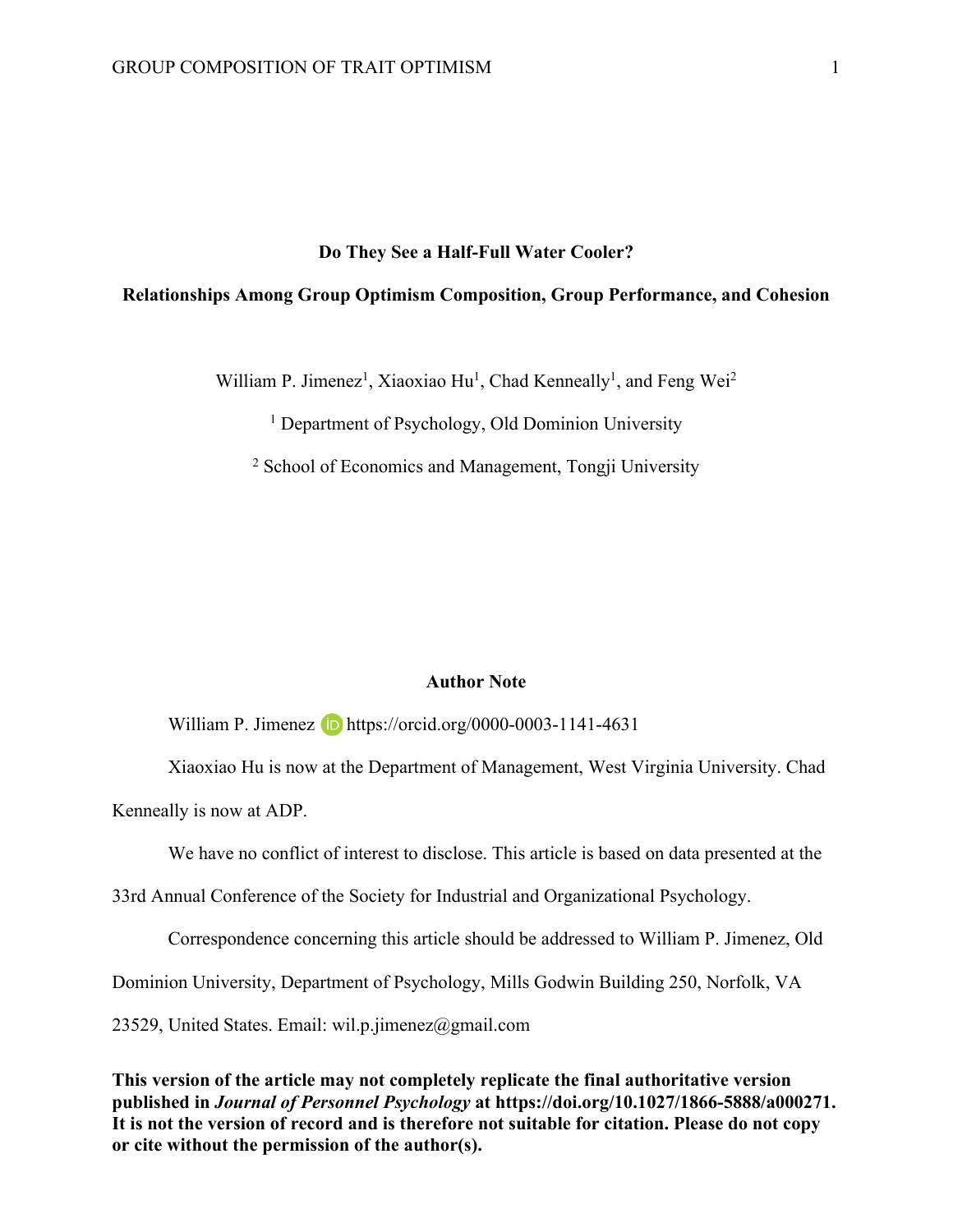#### Abstract

In the present study, relationships among group composition of trait optimism (the mean, standard deviation, and minimum and maximum scores of optimism), group cohesion, and three group performance variables (task performance, contextual performance, and creative performance) were examined. Multi-source data were collected from 56 workgroups including 202 group members and 56 group leaders. We found that the mean, maximum, and minimum operationalizations of group optimism composition were positively related to the three group performance variables and that group cohesion mediated the optimism–performance relationships for the mean and minimum operationalizations of group optimism. We recommend that practitioners generally consider selecting optimistic individuals and consider that the trait optimism level of a group's least and most optimistic members may impact group outcomes.

*Keywords:* optimism, group composition, group cohesion, group performance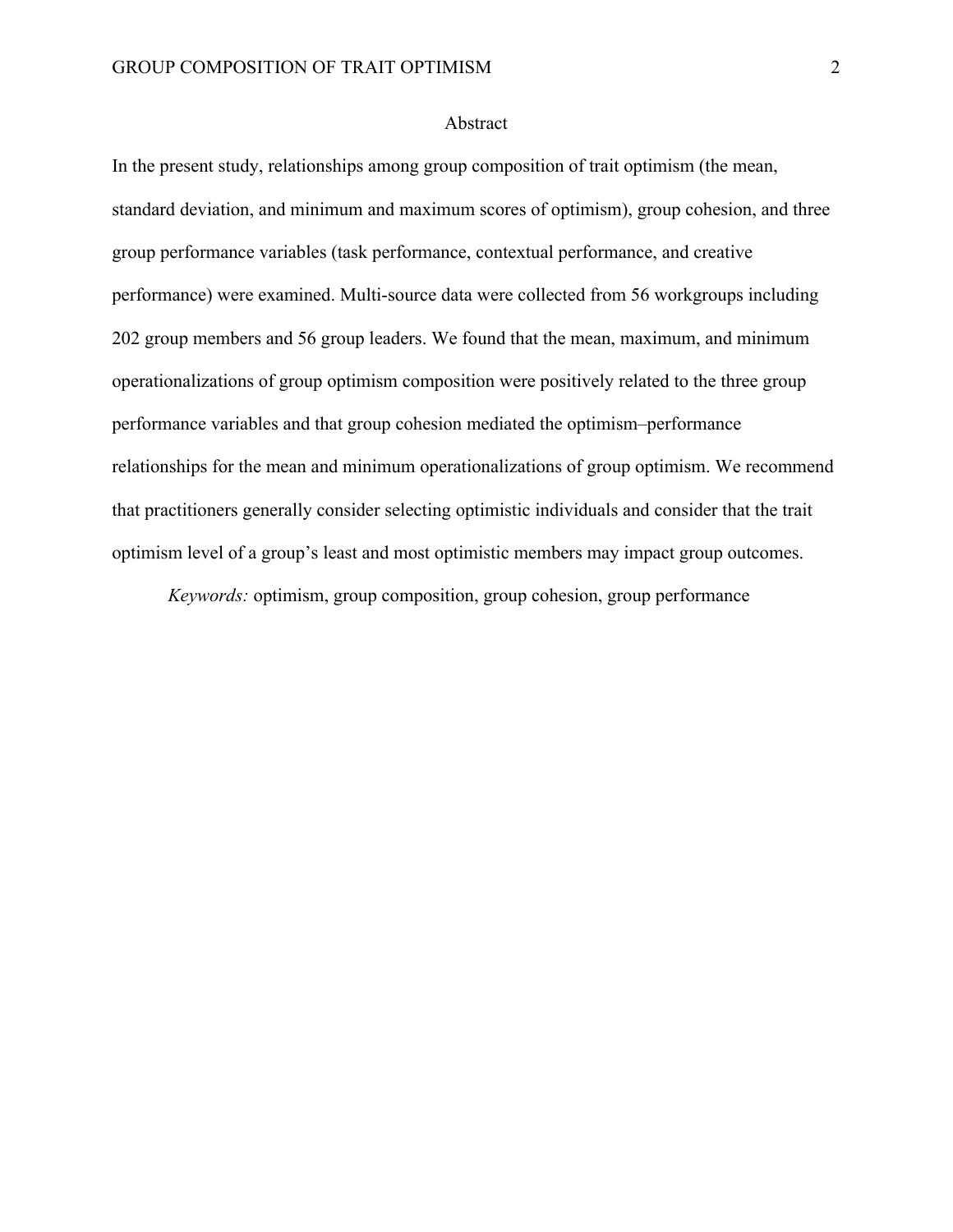#### **Do They See a Half-Full Water Cooler?**

#### **Relationships Among Group Optimism Composition, Group Performance, and Cohesion**

The workplace is filled with setbacks and challenges to overcome. In an environment filled with uncertainty and dynamism, personal resources (i.e., personal qualities that facilitate goal achievement and growth; e.g., hope, resilience; Alessandri, 2017) can aid workers in coping with stressors. Trait optimism is a dispositional personal resource that is characterized by the tendency to feel hopeful and confident about the future (Scheier et al., 1994). Trait optimism predisposes individuals to expect positive future outcomes; attribute positive events to stable, internal capacities for success; and attribute negative events to temporary, external factors out of their control (Seligman, 1998). In the workplace, optimistic people persevere through difficult situations that would deter others, and optimism is positively associated with employee engagement and performance at the individual level (Alessandri et al., 2017).

When optimistic individuals band together, they form a group with high morale (Peterson et al., 2008), which enables them to effectively tackle work-related challenges and perform well as a unit. Additionally, it is conceivable that the positivity/negativity generated by especially optimistic/pessimistic individuals is "contagious"—with implications for motivation and group functioning (see Barsade, 2002) in interdependent teams. Moreover, prominent management consultancies (e.g., Gallup and McKinsey & Company) have acknowledged the importance of optimism and resilience for teams during turbulent times (e.g., the Great Recession and COVID-19 pandemic; Brassey & Kruyt, 2020; Harter, 2020) during which team dynamics and functioning are severely impacted (e.g., Mortensen & Hadley, 2020). Despite the apparent relevance of optimism for the group context, group composition researchers, largely, have neglected to study optimism.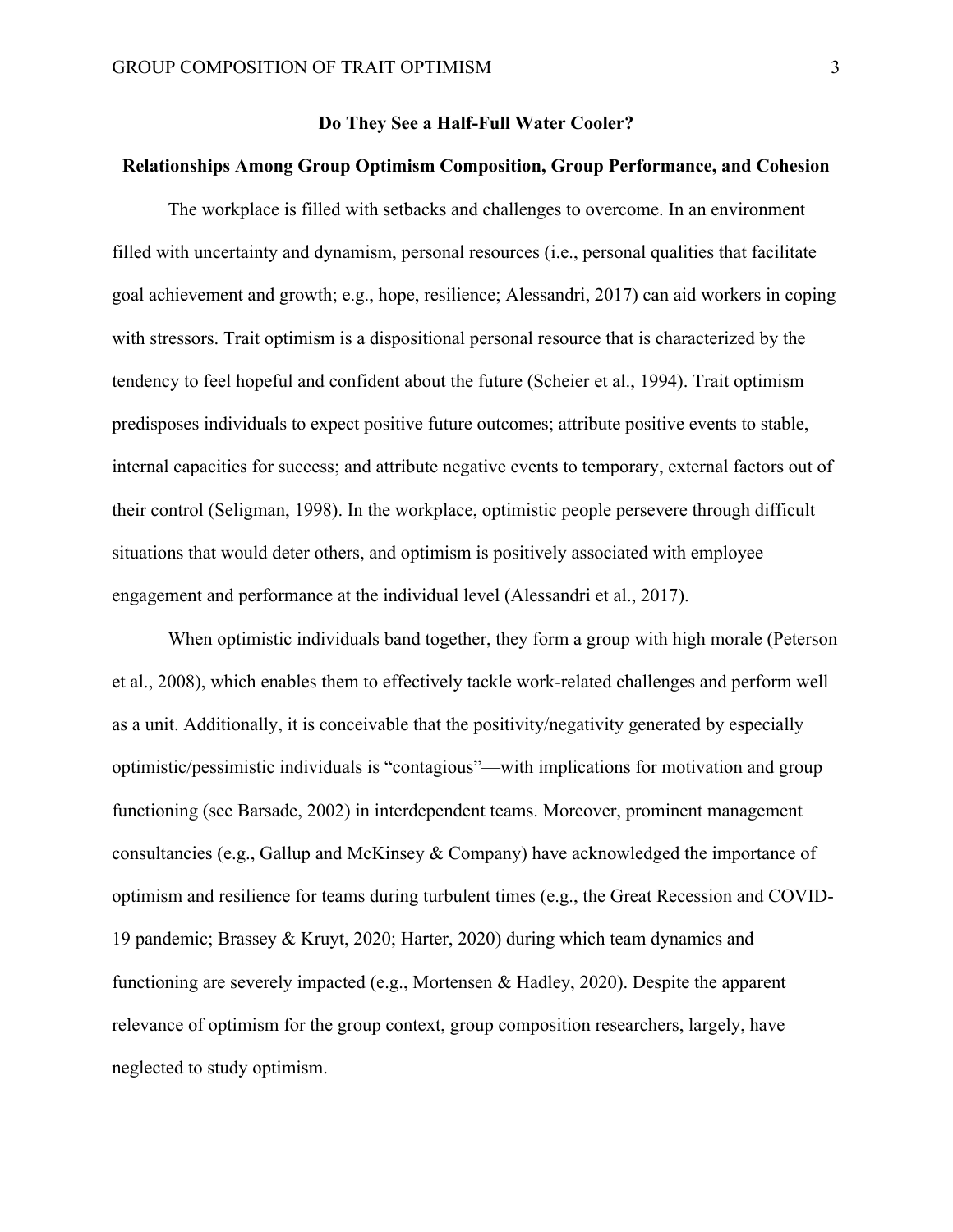This dearth of scholarship is surprising given the pervasiveness of the positive psychology movement. Indeed, Luthans (2002) called optimism the heart of positive organizational behavior (POB) and acknowledged the importance of researching POB characteristics at the team level. One exception is West et al.'s (2009) work on team POB characteristics, including team optimism, and team outcomes in the context of student classproject teams. In the present study, we sought to extend this research by examining team optimism in the work context and group performance as a group-level outcome. Specifically, we investigated how group composition of trait optimism influences group performance—namely, task, contextual, and creative performance—through group cohesion, which is an affective and motivational emergent group state influenced by group composition (Bell et al., 2018). To our knowledge, the present study is the first in which the effects of group-level trait optimism on group performance are examined in an organizational setting.

In this study, we operationalized group composition of trait optimism as the group mean, standard deviation (SD), and the maximum and minimum levels. We investigated these group composition variables because they reflect different characteristics of group composition that may impact distinct aspects of teamwork. For example, according to Barrick et al. (1998), the group maximum may be an especially relevant group composition operationalization of a given trait for disjunctive tasks (i.e., group tasks for which success is often attributable to the most competent group member; e.g., problem solving). In contrast, the minimum may be the most relevant group composition operationalization of a given trait for conjunctive tasks (i.e., group tasks for which success depends on each group member meeting a minimum threshold of performance; e.g., tasks requiring sequential completion by different group members). By examining all four group composition variables, we sought to provide a more complete picture of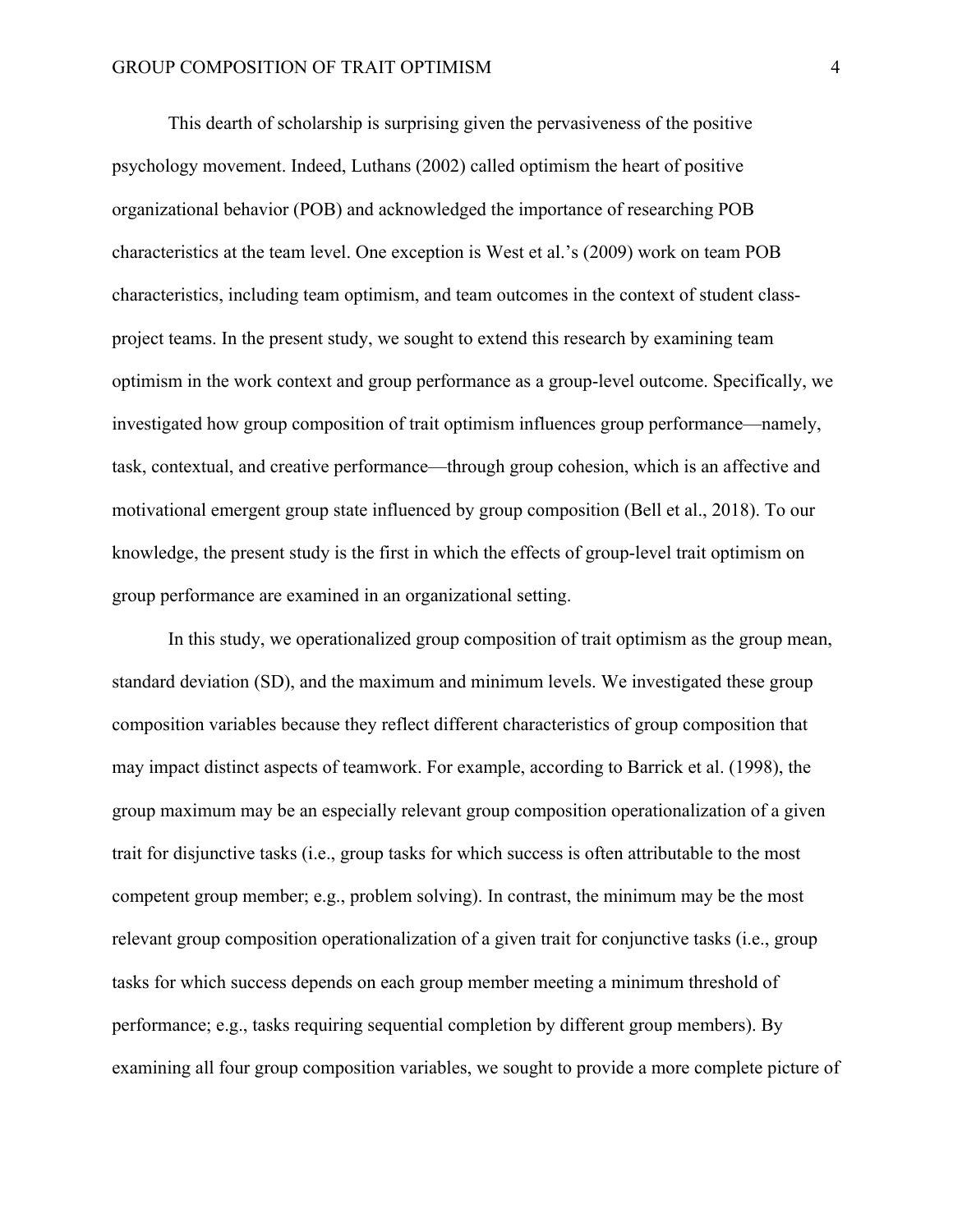the relationships between group optimism, group cohesion, and group performance, and we integrate relevant theories into group optimism research. For instance, we relate the supplementary model of person–environment fit (Neuman et al., 1999) to the anticipated effects of group optimism SD on group performance, and we draw on emotional contagion theory (Barsade & Gibson, 2012) when considering the potential effects of the maximum and minimum operationalizations of group optimism. The present study is, to our knowledge, the first in which statistical operationalizations of group optimism composition in addition to the group mean are considered—allowing for a more nuanced understanding of optimism at the group level.

#### **Hypothesis Development**

#### *Mean and SD of Group Optimism in Relation to Group Cohesion and Group Performance*

The mean score is the "basic method of operationalizing trait characteristics" (Barrick et al., 1998, p. 379) at the group level. In traditional human resource systems, it is assumed that valuable knowledge, skills, abilities, and other characteristics are linearly and positively related to group performance (Mathieu et al., 2014). The specific group performance variables of interest in the present study were group task performance (i.e., aggregate behaviors directly implicated in the production of an organization's goods and services; Motowidlo  $\&$  Van Scotter, 1994), group contextual performance (i.e., aggregate supportive behaviors that benefit the "broader organizational, social, and psychological environment"; Motowidlo & Van Scotter, 1994, p. 476), and group creative performance (i.e., aggregate generation of novel and useful ideas; George & Zhou, 2001).

We expect group-mean optimism to be related to group performance. Members of groups high in optimism exhibit hopefulness and confidence about the future and may generally attribute positive events to their ability to succeed and negative events to temporary, external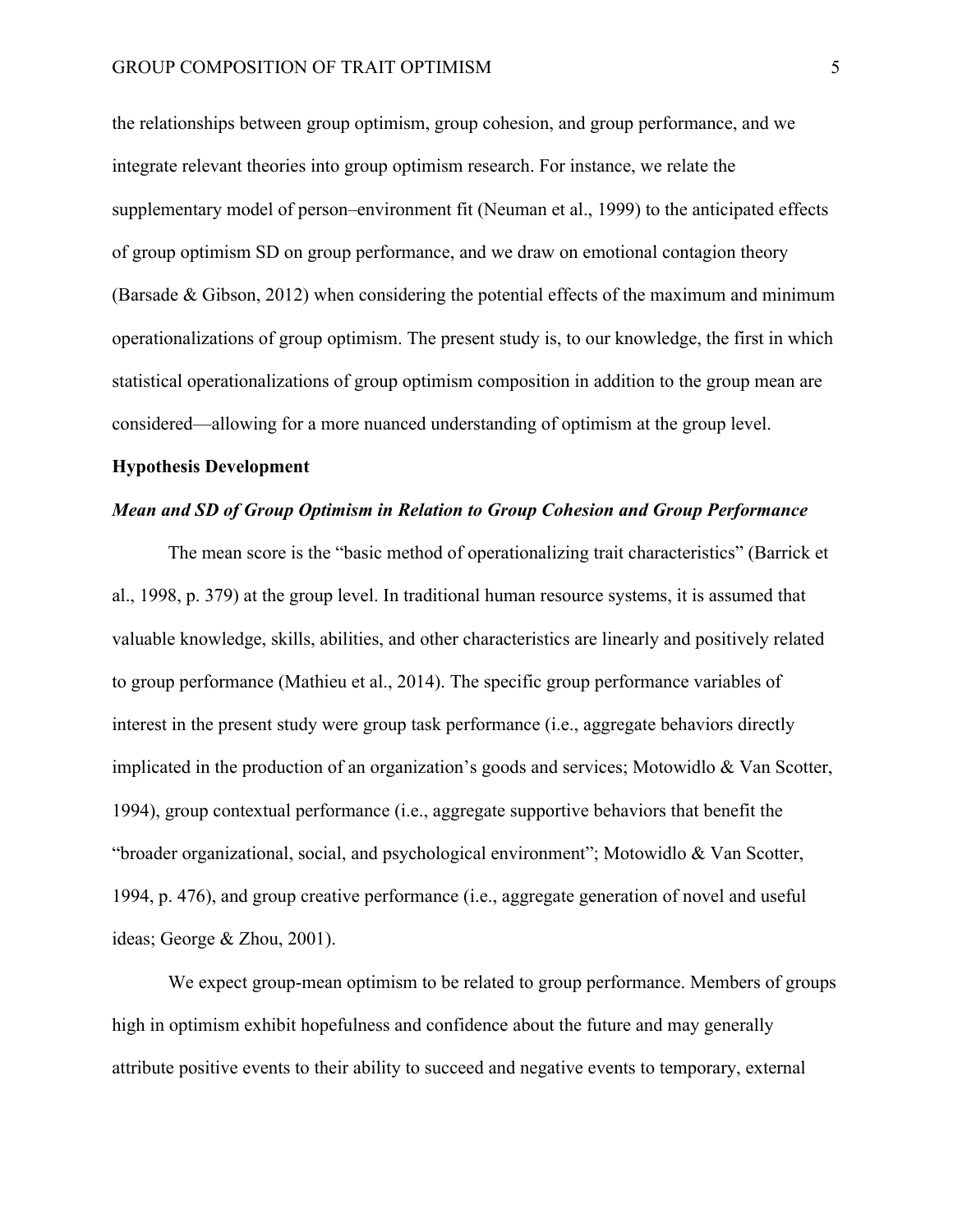situations out of their control (Seligman, 1998). These groups may be well-equipped to persevere when striving to complete tasks while facing difficult situations. In addition, when individuals with an energized, positive outlook band together, they may be more inclined to "go above and beyond" and help each other—thus exhibiting more contextual performance. Given the futureoriented nature of optimism (Carver et al., 2010), individuals in optimistic workgroups may tend to be more helpful toward each other with future success in mind. Moreover, given that positive affect facilitates approach behaviors (Fredrickson, 1998), mean group optimism may be linked to group creative performance. Also, because trait optimism entails future orientation and is more strongly related to problem-focused coping than it is to avoidance strategies (Smith et al., 1989), optimistic individuals may encourage group members to collectively approach, rather than avoid, problems they encounter in a creative way.

These proposed relationships between mean optimism and group performance may be partially mediated by group cohesion. Group cohesion is "the resultant of all the forces acting on the members to remain in the group" (Festinger, 1950, p. 274), and it emerges, in part, as a result of positive emotions associated with repeated interpersonal exchanges (Lawler et al., 2000). Because optimism is an affective trait characterized by positivity about the future, optimistic workgroups may exhibit characteristics that typify group cohesion (e.g., motivating expectations held by group members about their collective agency to realize a positive shared destiny). Moreover, findings from previous studies indicate that cohesion is positively related to group task, contextual, and creative performance. Specifically, cohesive groups comprise members who are committed to attaining their work goals, who like each other, and who feel comfortable sharing ideas with each other; consequently, such groups successfully complete tasks, exhibit prosocial behaviors, and demonstrate creativity and innovation (Beal et al., 2003; Castaño et al.,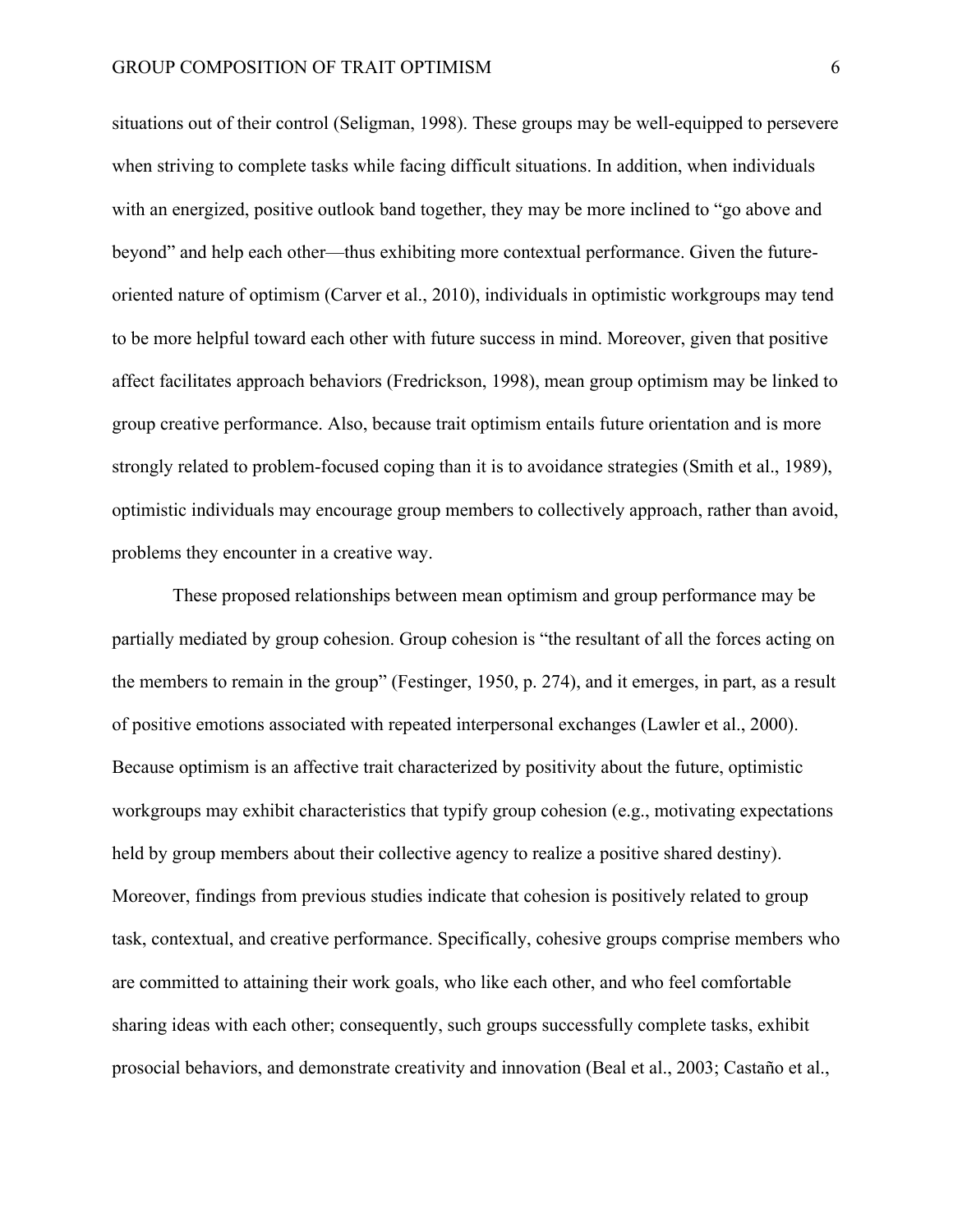2013; Hülsheger et al., 2009; Joo et al., 2012; Kidwell et al., 1997). Taken together, we examined group cohesion as a potential focal mediator of the aforementioned group optimismcomposition–performance relationships.

*Hypothesis 1*. Group-mean optimism is positively related to group (a) task, (b) contextual, and (c) creative performance.

*Hypothesis 2*. Group cohesion partially mediates the relationships between group-mean optimism and group (a) task, (b) contextual, and (c) creative performance.

In addition to the mean operationalization, we examined SD in order to capture optimism variability within groups. Having group members that exhibit similar levels of a given personality trait often can amount to a well performing group (Prewett et al., 2009). According to the supplementary model of person–environment fit, trait similarity among group members is indicative of compatibility and may be beneficial for group communication, motivation, and performance (Neuman et al., 1999). Group members with similar levels of optimism (i.e., low optimism SD) share similarly positive or negative expectations for group outcomes. We expect such groups to be relatively cohesive and high performing—compared to groups with the same mean level of optimism but a large SD (i.e., group members with highly different optimism levels). Because heterogeneously optimistic group members (i.e., high optimism SD) comprise members who are not "on the same page" concerning group expectations, they may clash when communicating, experience diminished motivation and interpersonal cohesion, and, ultimately, perform poorly as a unit. For example, holding constant the mean level of optimism across the two groups, a group with members whose optimism levels are uniformly moderate may find it easier to communicate, collaborate, and avoid conflicts in comparison to a group consisting of some highly optimistic members and some members with very low optimism levels. The former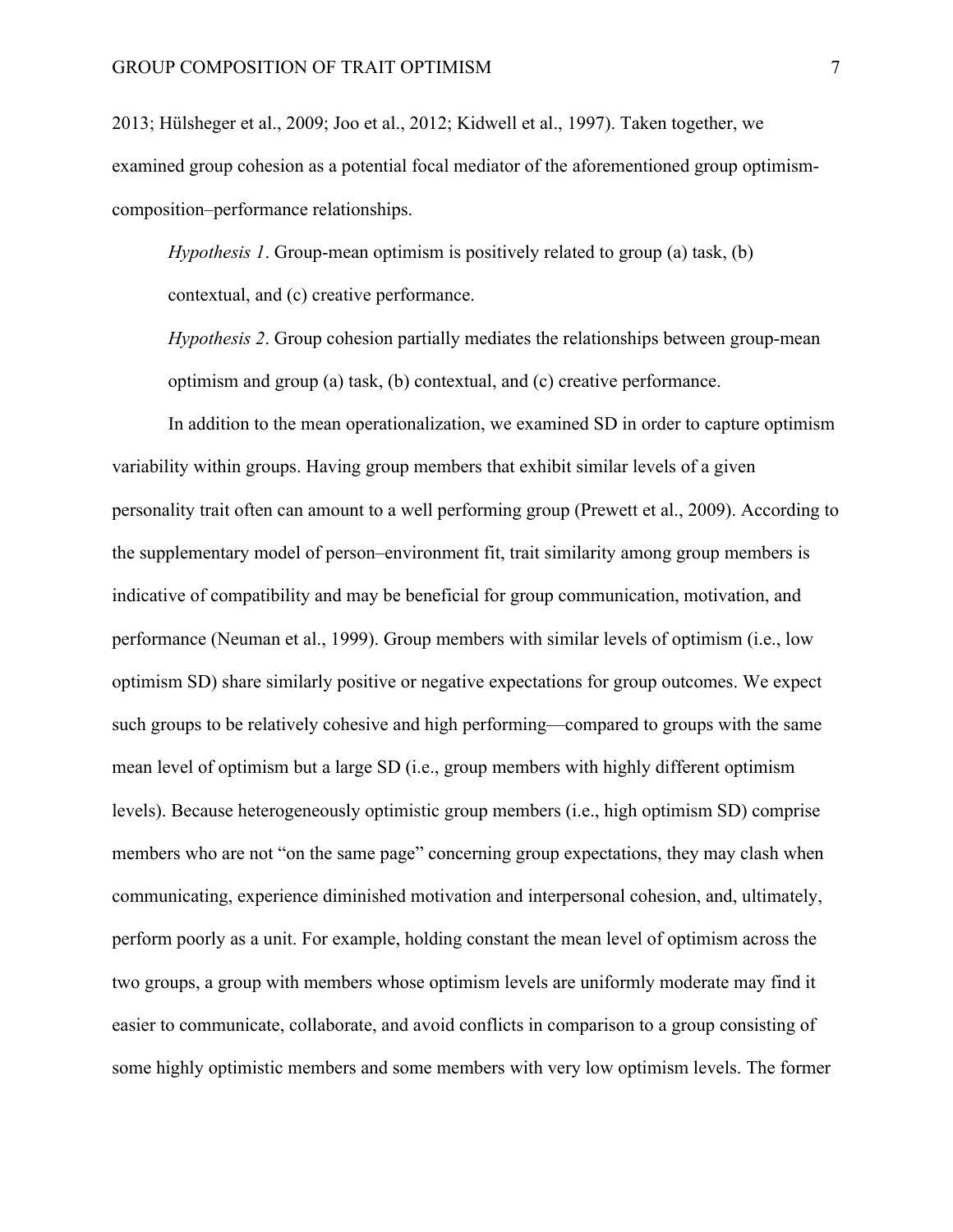group may be better at working together to complete group tasks, supporting each other, and accepting and implementing group members' novel ideas.

*Hypothesis 3*. Group-level SD of optimism is negatively related to group (a) task, (b) contextual, and (c) creative performance.

*Hypothesis 4*. Group cohesion partially mediates the relationships between group-level SD of optimism and group (a) task, (b) contextual, and (c) creative performance.

#### *Emotional Contagion and the Impact of the Most and Least Optimistic Members*

In addition to the impact of the mean and SD operationalizations of group composition, particular group members may also exert influence on the rest of the group. The literature on emotional contagion suggests that emotions are transferred among group members (Barsade & Gibson, 2012). Because optimism comprises emotional characteristics (Seligman  $\&$ Csikszentmihalyi, 2000), the individuals with the highest and lowest optimism levels in a group may uniquely impact the group as a whole. The most optimistic group member's future-focused emotional exchanges with others will largely be positive and pleasant—leading others to feel the same way and facilitating collaboration and task performance. Additionally, the most optimistic group member may instill optimism in other group members—leading others to feel more hopeful about the future—and encourage them to maintain good relationships and help each other complete goals. Moreover, the positive group emotions effected by such a member may facilitate approach behaviors and creative thoughts. With regard to cohesion, the most optimistic individual may boost group morale through emotional contagion as the positive emotions they instill in others may help mobilize intragroup bonds.

In contrast, the group member with the lowest optimism level has less favorable expectations about the future, and the negative emotional exchanges such a member may have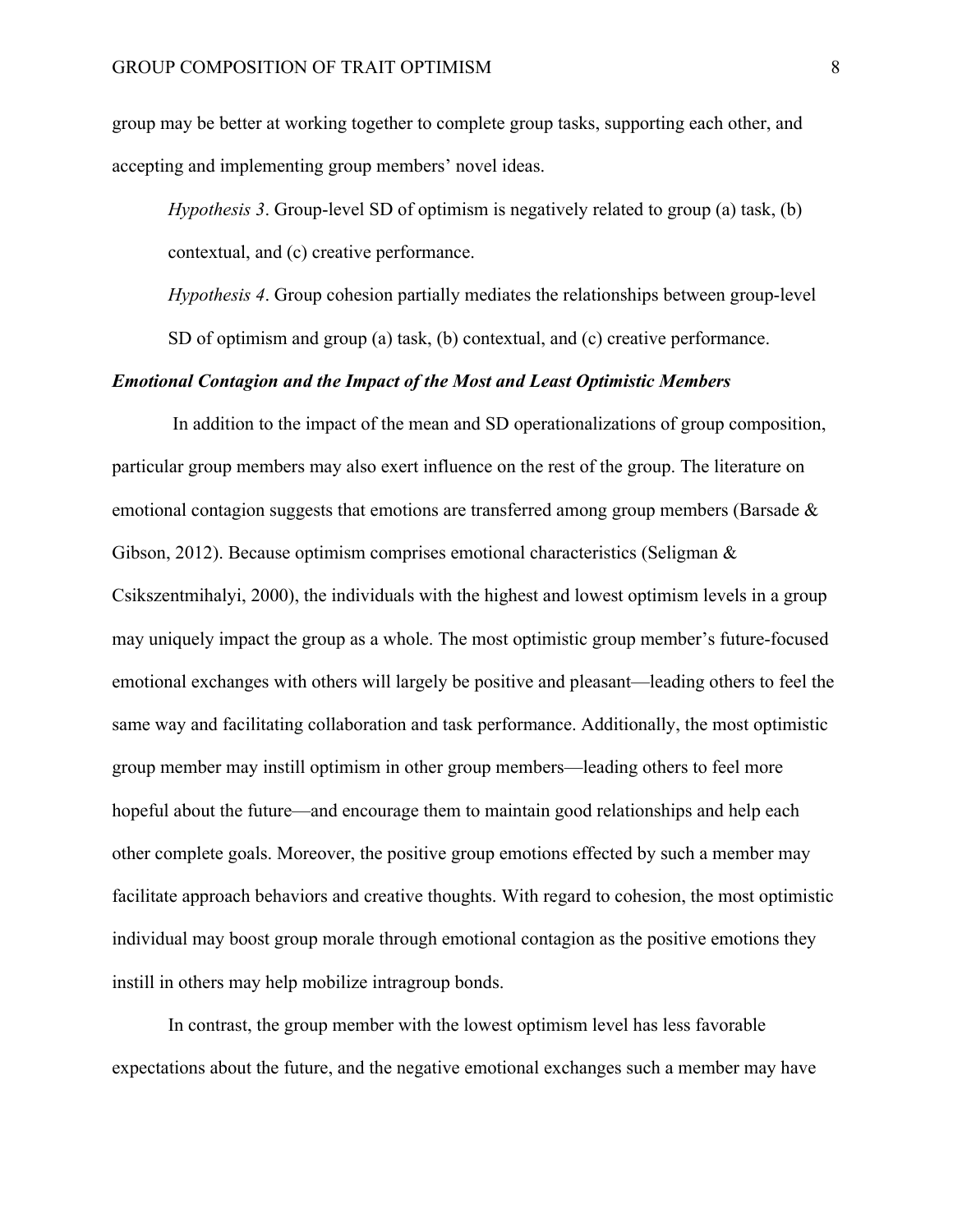with other group members might be unpleasant and demotivating. Such exchanges may result in a shared feeling of discouragement and may ultimately hinder group task performance. Additionally, this member's pessimism may instill hopelessness in others who may begin to feel that exerting extra effort to help each other is futile. Also, such pessimism may cause others to experience negative emotions (e.g., sadness, frustration) and become despondent and may ultimately hinder their novel thought-generation and risk taking—both of which are important for creativity and innovation climate (Ekvall, 1996). Moreover, the least optimistic individual may provoke cynicism, which may harm intragroup bonds and cohesion.

*Hypothesis 5*. Group-maximum level of optimism is positively related to group (a) task, (b) contextual, and (c) creative performance.

*Hypothesis 6*. Group-minimum level of optimism is positively related to group (a) task, (b) contextual, and (c) creative performance.

*Hypothesis 7*. Group cohesion partially mediates the relationships between groupmaximum level of optimism and group (a) task, (b) contextual, and (c) creative performance.

*Hypothesis 8*. Group cohesion partially mediates the relationships between groupminimum level of optimism and group (a) task, (b) contextual, and (c) creative performance.

#### **Method**

#### **Participants and Procedure**

Data were collected from workgroups in 25 high-tech organizations in China at two time points, two weeks apart. During the first wave of data collection, group members provided demographic information and completed a dispositional optimism measure. In the second wave,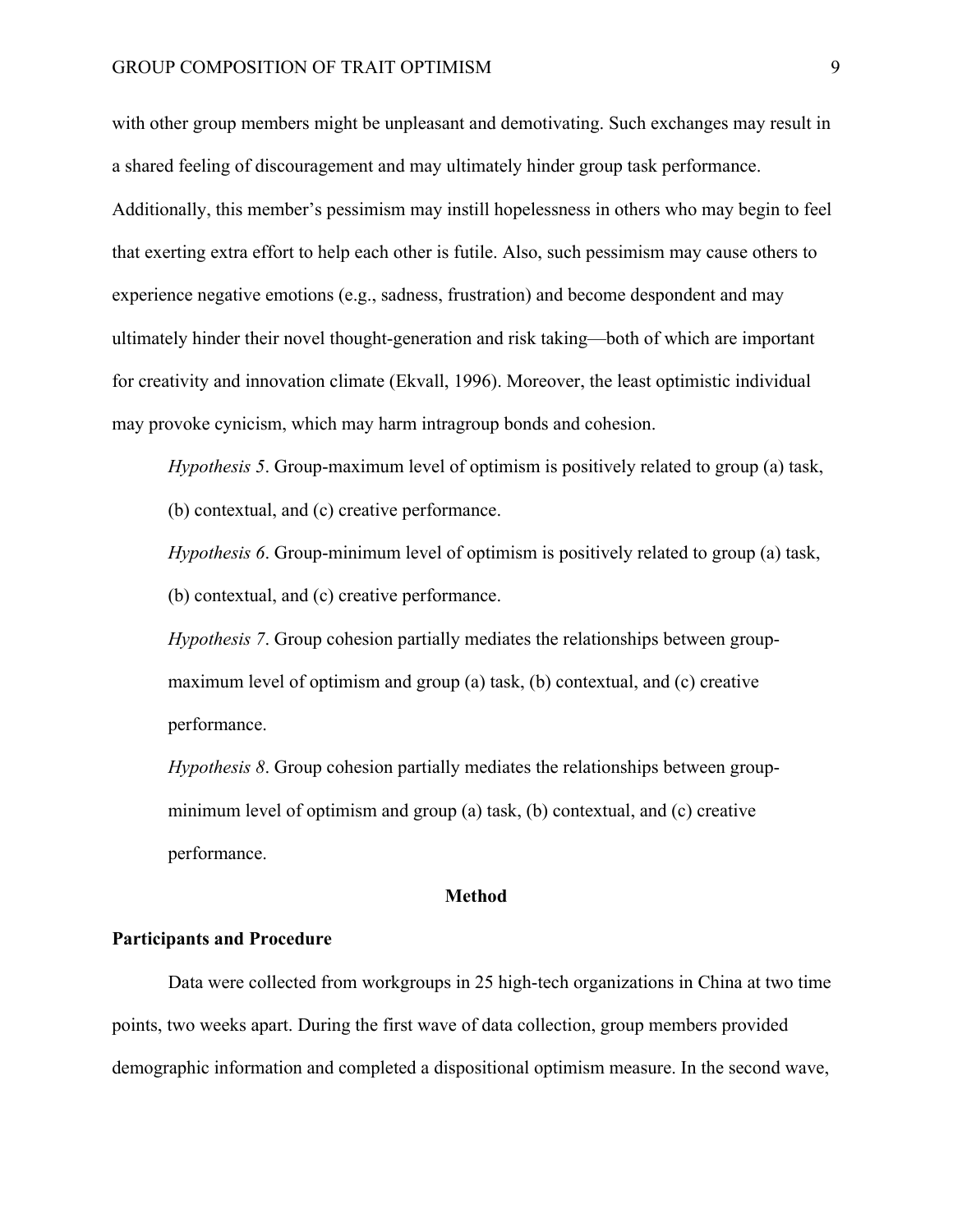group leaders rated group cohesion and the three aforementioned group performance variables. Seventy teams (including 70 leaders and 230 team members) were initially surveyed. Given the study's focus on group composition, we removed groups with two or fewer members—resulting in a final sample of 56 groups (i.e., 14 groups were excluded). The mean age of the group members was 32.75 years (*SD* = 7.47), and 41.58% of them were male. The teams were working together to develop and provide high-tech products and professional solutions. The employees and their team leaders in this sample interacted daily and thus were very familiar with each other. On average, employees had worked with their team leaders for about five years (60.13 months). All measures are presented in Table 1.

#### **Results**

Table 2 contains descriptive statistics and correlations, Table 3 includes path coefficients (including direct effects), and Table 4 contains indirect effects. Group-mean optimism was positively related to group performance  $(r_{\text{mean-task}} = .42, p < .01; r_{\text{mean-control}} = .45, p < .01;$  $r_{\text{mean–createive}} = .39, p < .01)$ —consistent with Hypotheses 1. Additionally, we expected cohesion to mediate these relationships (Hypothesis 2). This hypothesis was tested via path analysis using the PROCESS macro for SPSS (Hayes, 2017) with bootstrapping (5,000 samples) to calculate the 95% confidence intervals around the indirect effect. No control variables were included in this analysis. Consistent with Hypothesis 2, the indirect effects of group-mean optimism on group performance through cohesion were significant (indirect effect<sub>mean</sub> $\rightarrow$ cohesion $\rightarrow$ task = 0.37, 95% CI [0.05, 0.89]; indirect effect<sub>mean</sub> $\rightarrow$ cohesion $\rightarrow$ contextual = 0.51, 95% CI [0.11, 1.00]; indirect effect<sub>mean</sub> $\rightarrow$ cohesion $\rightarrow$ creative = 0.54, 95% CI [0.12, 1.03]). With regard to direct effects of group composition, group mean optimism predicted group task and contextual performance ( $b_{\text{mean–task}}$  =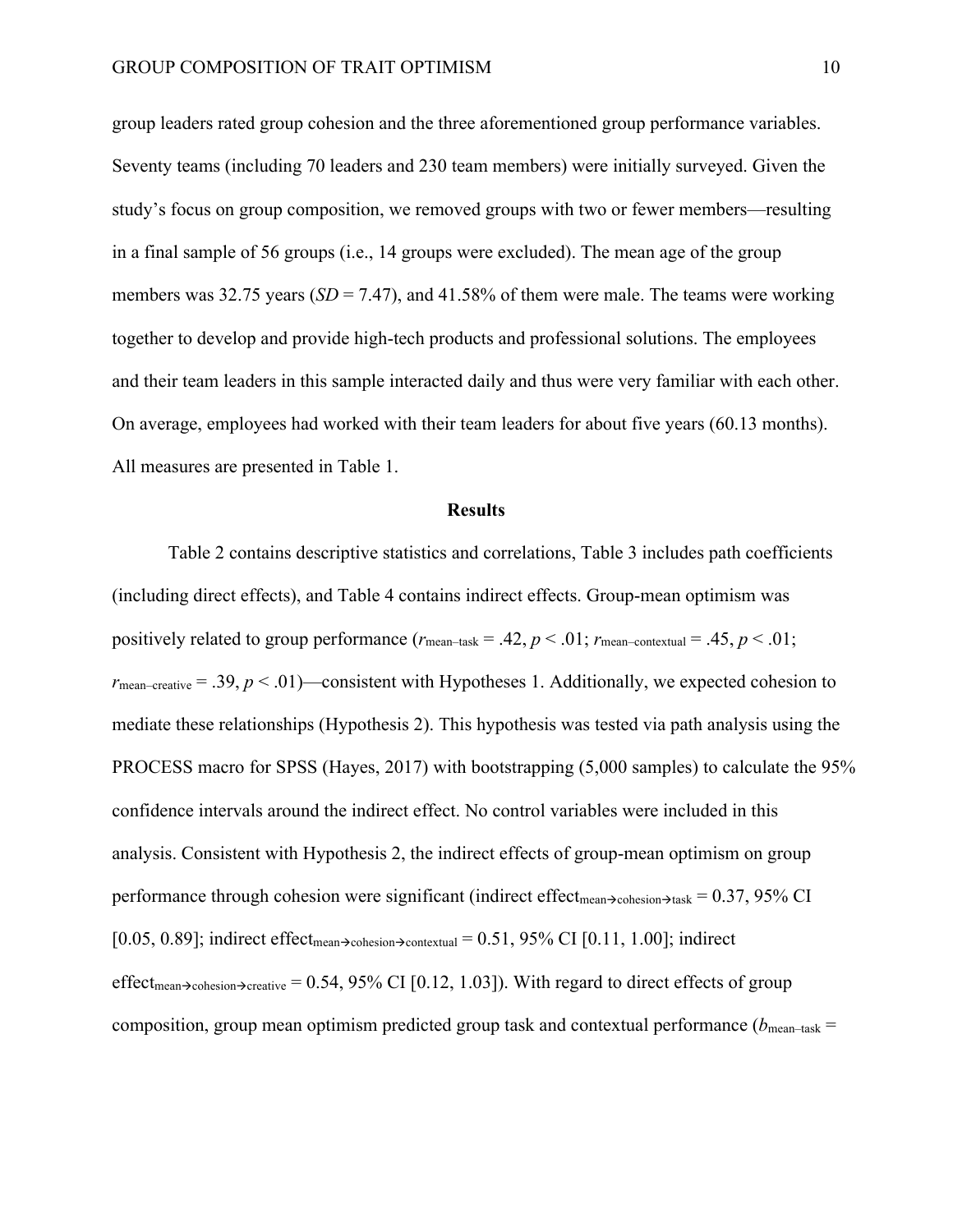0.61,  $p < .05$ ;  $b_{\text{mean}-\text{contextual}} = .50$ ,  $p < .05$ ) but did not predict group creative performance ( $b_{\text{mean}-}$ ) creative  $= 0.44$ , *ns*).

Group SD of optimism was unrelated to group performance  $(r_{SD-task} = .02, ns; r_{SD-contextual})$  $=$  -.04, *ns*;  $r_{SD-creative} = -.11$ , *ns*), and cohesion did not function as a mediator variable (indirect effect<sub>SD</sub> $\rightarrow$ <sub>cohesion</sub> $\rightarrow$ task = -0.26, 95% CI [-0.99, 0.67]; indirect effect<sub>SD</sub> $\rightarrow$ <sub>cohesion</sub> $\rightarrow$ <sub>contextual</sub> = -0.33, 95% CI [-1.22, 0.84]; indirect effect<sub>SD</sub> $\rightarrow$ <sub>cohesion</sub> $\rightarrow$ <sub>creative</sub> = -0.34, 95% CI [-1.29, 0.82])—failing to support Hypotheses 3 and 4. With regard to direct effects of group composition, group SD of optimism did not predict group performance  $(b_{SD-task} = 0.33, ns; b_{SD-contextual} = .16, ns; b_{SD-createive}$  $= -0.13$ , *ns*; respectively).

Consistent with Hypotheses 5 and 6, both group-maximum and minimum level of optimism were positively associated with group performance  $(r_{\text{maximum–task}} = .40, p < .01;$  $r_{\text{maximum–contextual}} = .40, p < .01; r_{\text{maximum--createive}} = .30, p < .05; r_{\text{minimum–task}} = .36, p < .01; r_{\text{minimum--}$ contextual = .38,  $p < 0.01$ ;  $r_{minimum-creative} = 0.37$ ,  $p < 0.01$ ). No significant indirect effects of groupmaximum level of optimism on performance via cohesion were found (indirect  $effect_{\text{maximum}\rightarrow\text{cohesion}\rightarrow\text{task}} = 0.23, 95\% \text{ CI}$  [-0.05, 0.82]; indirect effect<sub>maximum</sub> $\rightarrow$ cohesion $\rightarrow$ contextual = 0.39, 95% CI [-0.09, 0.92]; indirect effect<sub>maximum</sub> $\triangle$ <sub>cohesion</sub> $\triangle$ <sub>creative</sub> = 0.41, 95% CI [-0.11, 0.95]) failing to support Hypothesis 7. Consistent with Hypothesis 8, the indirect effects of groupminimum level of optimism on group performance via cohesion were significant (indirect effect<sub>minimum</sub> $\rightarrow$ cohesion $\rightarrow$ task = 0.31, 95% CI [0.08, 0.70]; indirect effect<sub>minimum</sub> $\rightarrow$ cohesion $\rightarrow$ contextual = 0.42, 95% CI [0.11, 0.80]; indirect effect<sub>minimum</sub> $\rightarrow$ cohesion $\rightarrow$ creative = 0.43, 95% CI [0.09, 0.84]). With regard to direct effects of group composition, group-maximum level of optimism predicted group task and contextual performance  $(b_{\text{maximum}-\text{task}} = 0.55, p < .05; b_{\text{maximum}-\text{contextual}} = 0.37, p < .05)$ but did not predict group creative performance  $(b_{\text{maximum-creative}} = 0.24, ns)$ , whereas group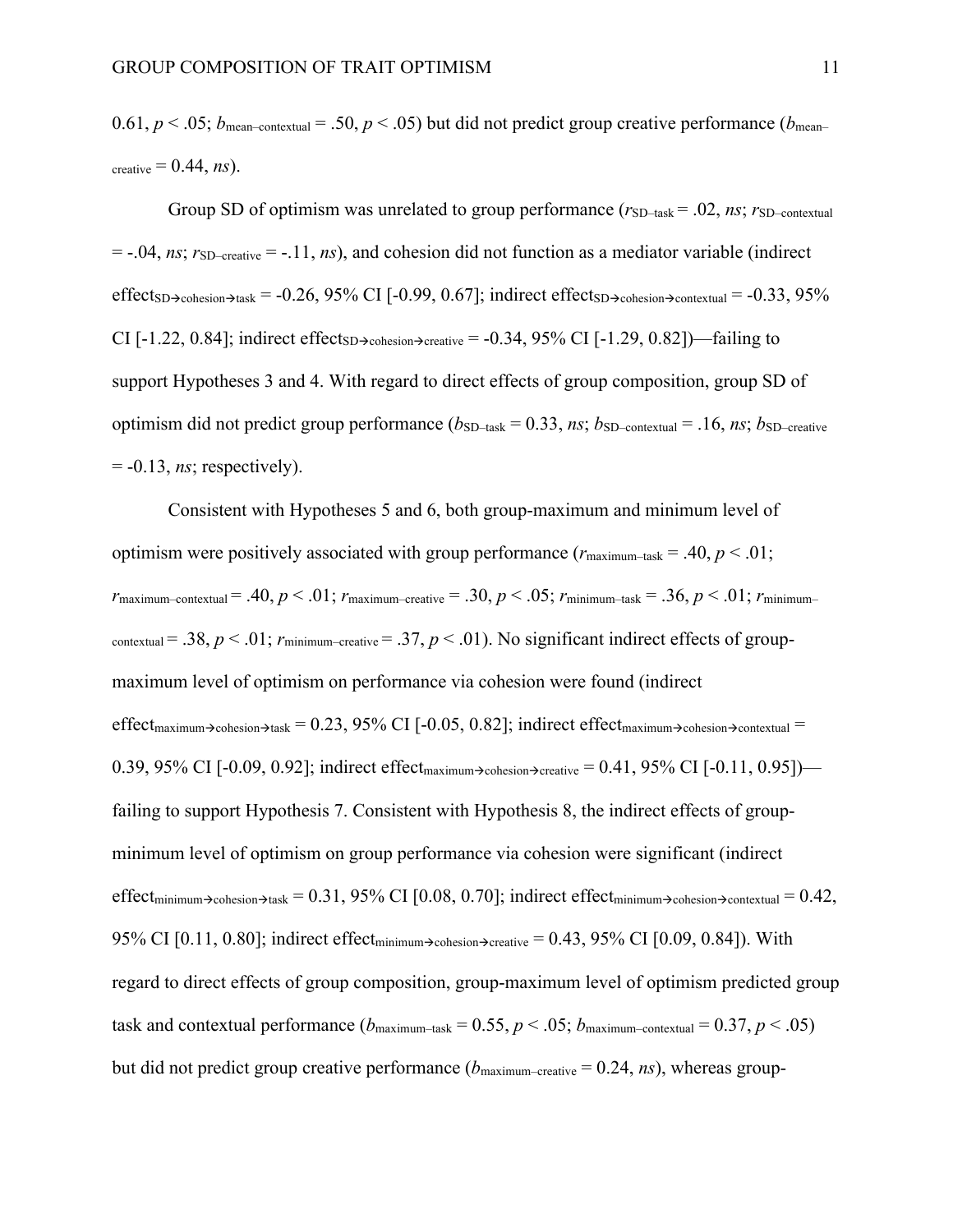minimum level optimism did not predict group performance ( $b_{\text{minimum–task}}= 0.38$ , *ns*;  $b_{\text{minimum–}}$ contextual =  $0.27$ , *ns*;  $b_{\text{minimum-creative}} = 0.32$ , *ns*).

#### **Discussion**

Whereas previous researchers largely focused on individual-level optimism–outcome relationships or state-like optimism, our study is the first to examine relationships between group composition of trait optimism and group-level outcomes. In the present study, we found that both the group-mean and group-minimum level of optimism were positively related to group task performance, group contextual performance, and group creative performance, and group cohesion partially mediated these relationships. In other words, higher levels of optimism for both the least optimistic group member and the group at large benefit group cohesion and ultimately group performance. Additionally, group-maximum level of optimism was positively related to the three group performance variables; however, group cohesion did not mediate these relationships. We also did not find any significant effects for the SD operationalization of group optimism. In other words, cohesion did not explain the positive relationships we found between the group-maximum operationalization of optimism and group performance, and group SD was unrelated to both group outcomes.

The relationships we uncovered highlight the socioemotional, interpersonal nature of trait optimism and the importance of optimism for teamwork. Highly optimistic groups have members who generally have positive expectations for success; experience heightened positive emotions when they are interacting with each other; and, ultimately, operate as cohesive, highperforming work units. Additionally, although we did not directly test emotional contagion theory, our findings are consistent with the theory in that they suggest individual members of a group (viz., the most and least optimistic individuals) impact outcomes for the group at large.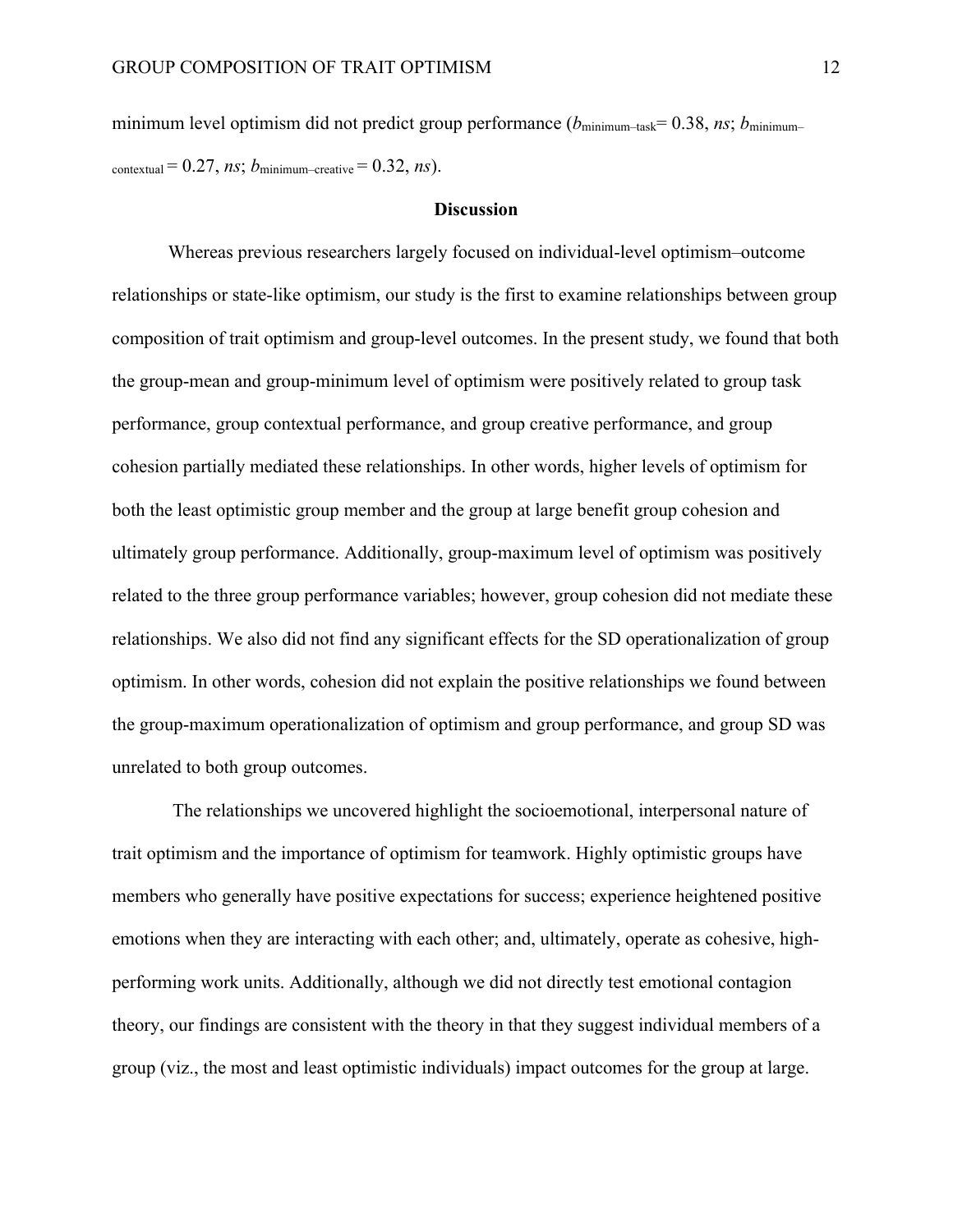The most optimistic group member's positivity may be contagious such that it may lead others to also feel optimistic about the future and consequently successfully accomplish team tasks, go out of the way to help fellow group members, and take risks on creative ideas. Additionally, the least optimistic group member's relative negativity may engender despair in other group members and demotivate others—consequently harming group cohesion, and ultimately, task-related, helping, and risk-taking behaviors. Taken together, group performance benefits from individual members, including the individual who is the least optimistic relative to their teammates, possessing more optimism.

Our study also contributes to the literature on group composition of traits. In general, group-composition researchers examining trait–performance relationships largely have focused more on additive and/or heterogeneity composition operationalizations relative to the other operationalizations (see Bell, 2007). Our study joins the scant collection of studies in which a comprehensive collection of statistical operationalizations of trait variables are considered vis-àvis group performance. The importance of considering multiple statistical operationalizations in this area of research is emphasized by the patterns of dissimilar relationships we found: 1) Both the group-mean and group-minimum level of optimism were positively related to the three types of group performance, and group cohesion partially mediated these relationships; 2) groupmaximum level of optimism was positively related to group performance, but group cohesion did not mediate these relationships; and 3) the SD operationalization of group optimism did not significantly explain variance in any of the group outcomes. These results, as well as those uncovered by other group-composition researchers (e.g., Barrick et al., 1998; Halfhill et al., 2005), highlight the importance of examining all of the aforementioned statistical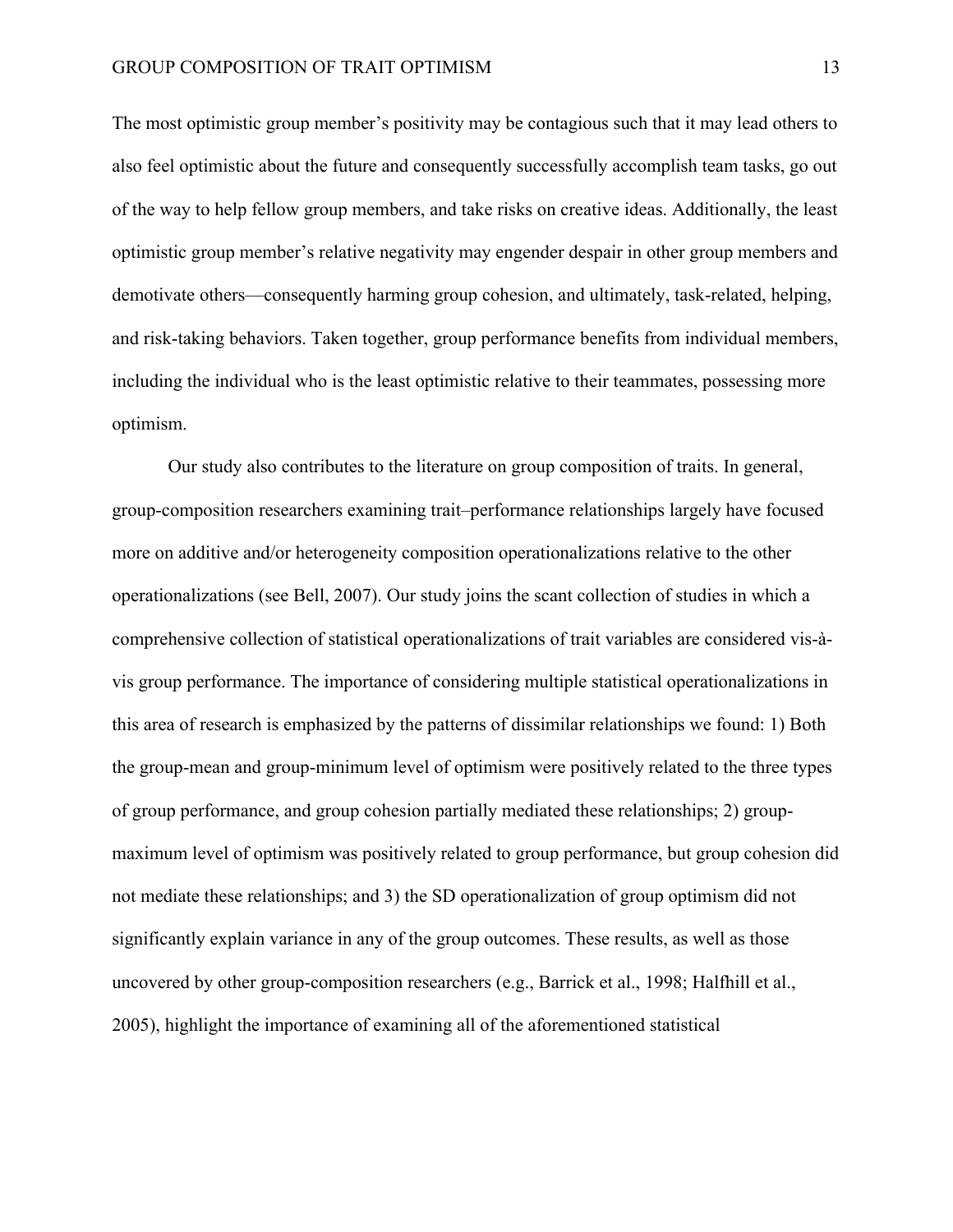operationalizations of group composition in this line of research and the complexity associated with group-level variables.

Interestingly, no significant effects were found for the SD of group optimism. One potential reason optimism SD did not predict group outcomes in the present study is that both high and low optimism SD may be beneficial for a group. For example, it is possible that group members with varying levels of optimism may have to communicate more to reconcile their different perspectives, and this increased communication and various perspectives could be beneficial for performance. But according to the supplementary model of person–environment fit, it also may be that homogeneously optimistic groups tend to be "on the same page" and find it easier to collaborate and avoid conflicts—positively impacting teamwork. These two countervailing forces may effectively cancel each other out and render group optimism operationalized as the SD unrelated to group performance. Future research testing this idea and extending our findings would be of great value. It would also be important to examine whether a group can possess too much optimism to the extent that it is detrimental. Unrealistic optimism about a group's success is characteristic of groupthink (Esser, 1998). Future research could also address the potential curvilinear relationships between group optimism and group performance.

The current findings have implications for team design. Our results suggest that staffing groups with generally optimistic individuals would benefit group cohesion and performance. Additionally, our results underscore the notion that particular group members have the capacity to impact the rest of the group. The individuals who represent the extremes of the intragroup distribution of optimism scores have the capacity to impact the rest of the group. Taken together, we recommend staffing workgroups with dispositionally optimistic individuals such that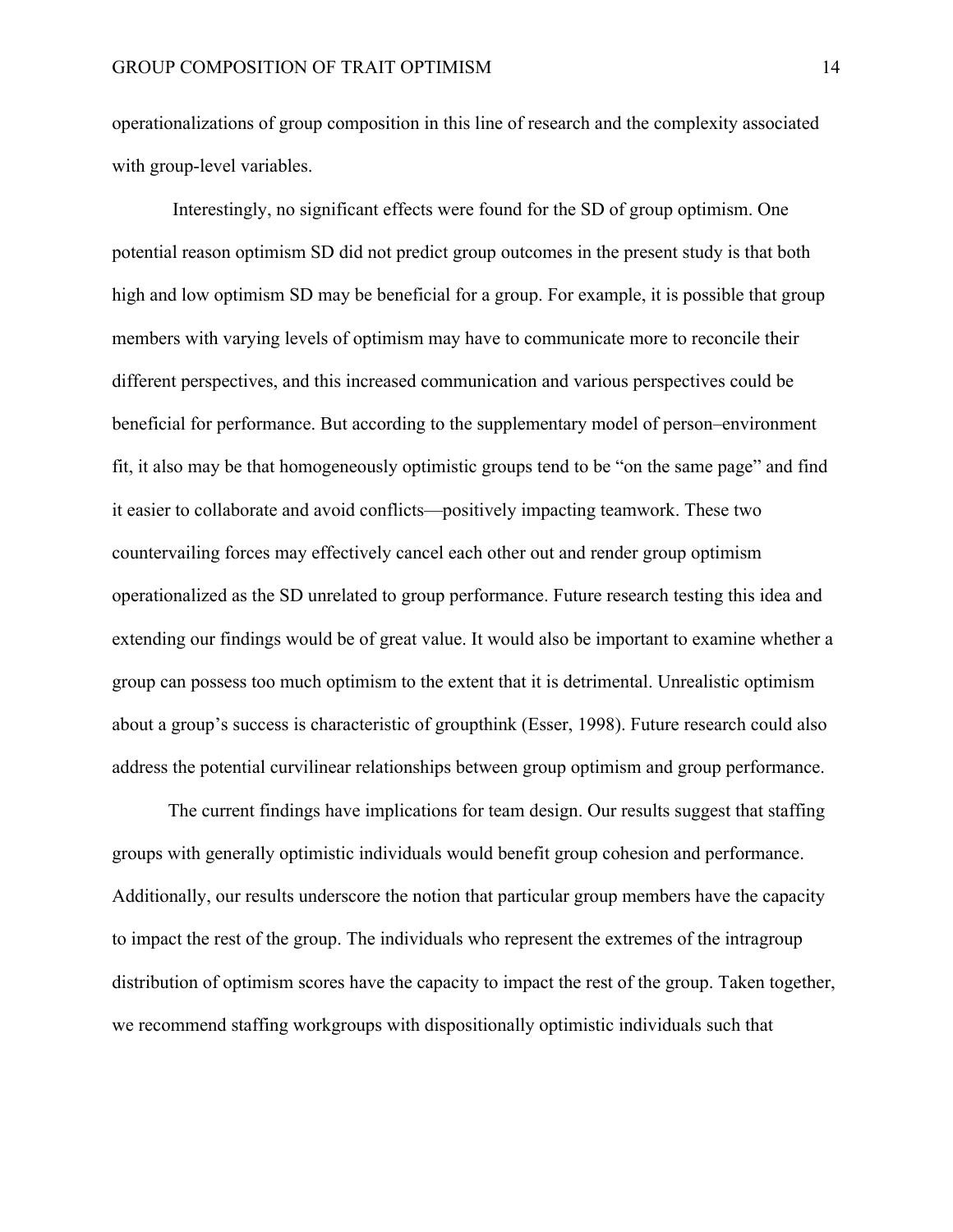workgroups have high mean levels of optimism and the optimism levels of such groups' most and least optimistic individuals are also reasonably high.

As reported above, employees, on average, worked about five years with their team leaders. It would be potentially valuable to examine the present study's research questions with newly created teams. <sup>1</sup> The influence of team members' personality might be more salient in the initial "break-in" period. Over time, group members might get more used to each other's personality and thus become less influenced by it. Consistent with this notion, West et al. (2009), in their study on student class-project teams, found differences between team collaboration at the beginning of the semester and team collaboration at the end of the semester. Specifically, the group optimism–cohesion relationship was  $r = .54$  at the beginning of the semester and  $r = .39$ later in the semester. Based on these ideas and findings, our results might be relatively conservative estimates of the impact of trait optimism.

Although cohesion was the only mediator variable we investigated in the present study, we encourage researchers to study other potential focal mediators; doing so will further empirically elucidate the group optimism–performance relationship. For example, Stajkovic et al. (2009) meta-analytically demonstrated that group potency (i.e., general perceptions of a group's capacity to succeed across a range of activities) and collective efficacy (i.e., perceptions of a group's capacity to succeed in a specific domain of interest) were positively and differently related to group performance and that collective efficacy fully mediated the group potency– performance relationship. Perhaps group optimism composition impacts these group perceptions. Although we found no significant effects associated with the SD operationalization, uniformity of trait optimism at the group level may relate to the aforementioned group perceptions, which in turn should be positively related to group performance.

<sup>&</sup>lt;sup>1</sup> We thank an anonymous reviewer for suggesting this idea.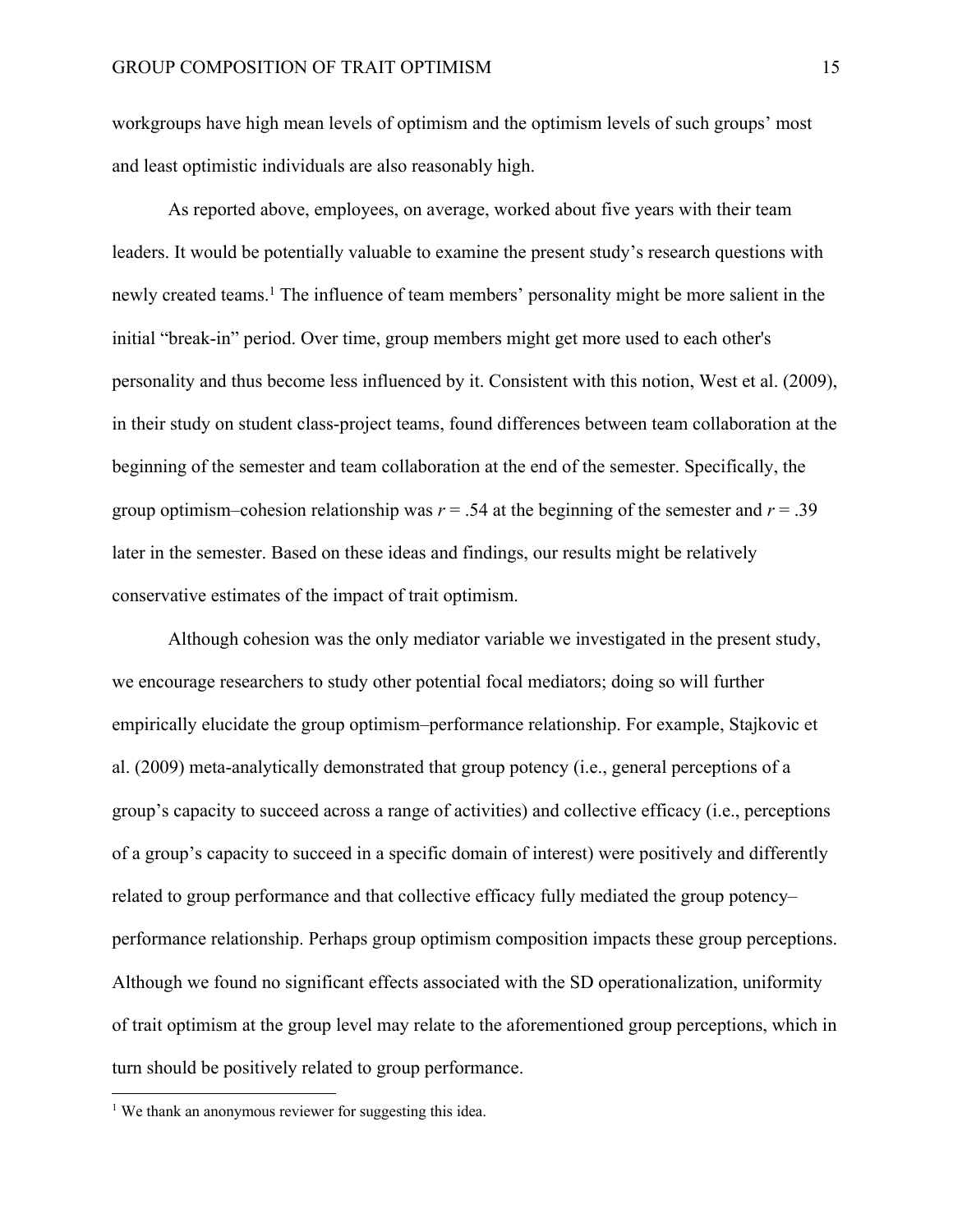In addition to being examined as other focal mediator variables, group potency and collective efficacy alternatively could be specified as focal predictor variables in their own right. As one anonymous reviewer pointed out, optimism contextualized specifically to group matters (e.g., "My team is optimistic about being able to complete its goals this quarter") may be, in some scenarios, more relevant than the aggregation of individual group members' dispositional optimism. Perhaps for interdependent yet ineffective teams, dispositional optimism may not translate into cohesion and group performance. Instead, the harsh reality of previous failures and a fear of impending failures may substantially diminish group potency and collective efficacy and ultimately detract from cohesion and performance. We encourage researchers to consider adopting a referent-shift approach to researching group optimism and investigate scenarios in which group potency and/or collective efficacy are more relevant than group composition of trait optimism when predicting group outcomes.

A couple of limitations involve the present study's sample characteristics. The 56 workgroups involved in this study amount to a relatively small sample. We encourage future group-optimism researchers to collect data from larger samples of workgroups so that they can provide factor-analytic information at the group level and employ structural equation modeling. Another limitation concerns the generalizability of our findings given the sample. The workgroups that participated in our study were from high-tech organizations, which often afford opportunities for employee creativity and growth—both of which are reasons for employees to be optimistic.<sup>2</sup> But are there environments and situations in which optimism may, at best, be less/not relevant or, at worst, detrimental to workgroup functioning? Perhaps tempered optimism or even pessimism may be beneficial in some scenarios. For example, a mixture of some "external overconfidence and optimism" with some "internal underconfidence and pessimism"

<sup>&</sup>lt;sup>2</sup> We thank an anonymous reviewer for pointing out this characteristic of high-tech organizations.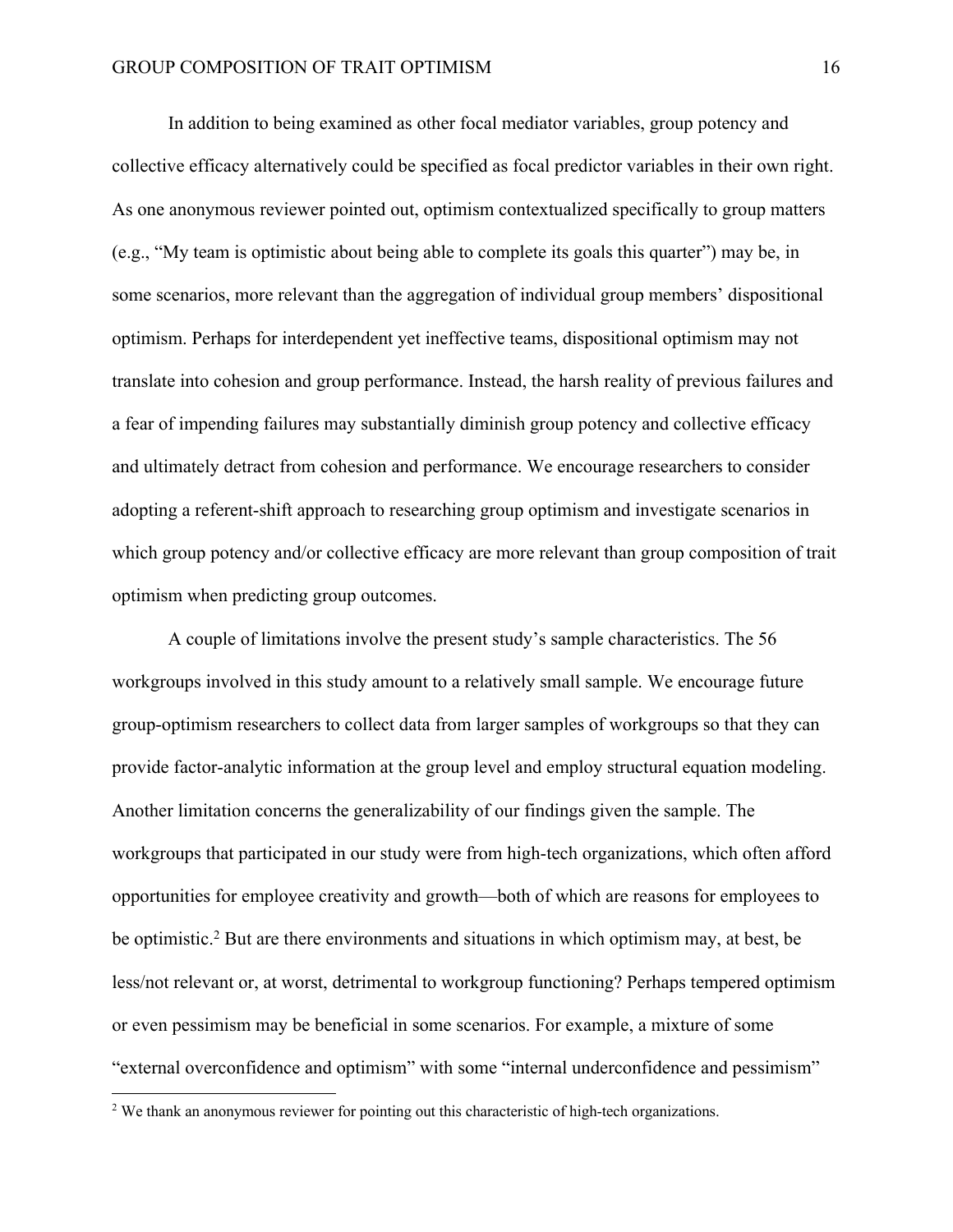may enable those in politics to instill hope in others *and* detect deficiencies and threats (Chamorro-Premuzic, 2020, para. 9). Additionally, as optimism and risk-taking often co-occur (Kahneman & Lovallo, 1993), pessimism may be especially beneficial for high-risk situations in which human lives are at stake (e.g., human spaceflight; see Moriarty, 2016). We recommend that researchers continue to examine group optimism-composition–performance relationships in numerous settings.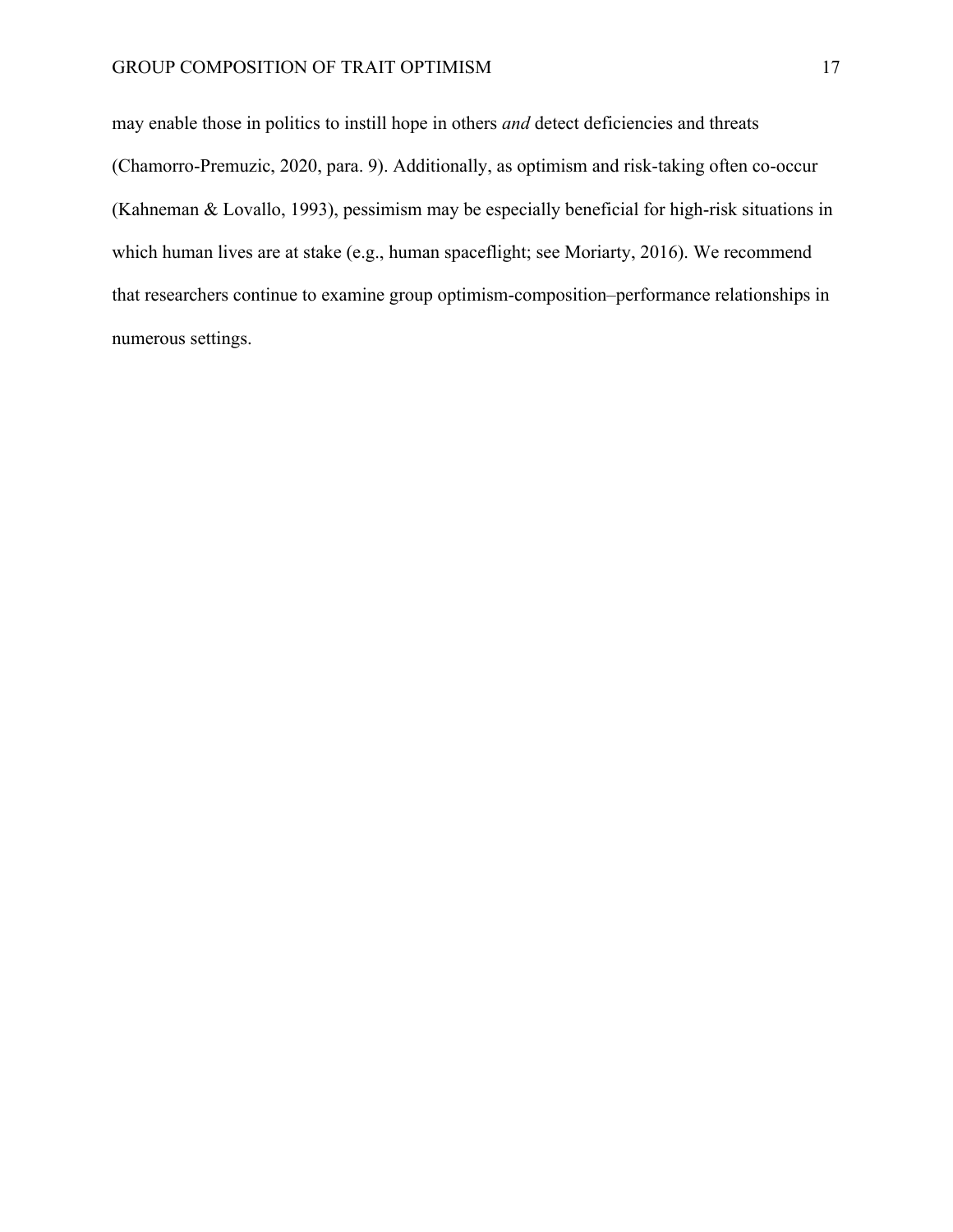#### **References**

- Alessandri, G., Consiglio, C. Luthans, F., & Borgogni, L. (2017). Testing a dynamic model of the impact of psychological capital on work engagement and job performance. *Career Development International*, *23*(1), 33–47. https://doi.org/10.1108/CDI-11-2016-0210
- Barrick, M. R., Stewart, G. L., Neubert, M. J., & Mount, M. K. (1998). Relating member ability and personality to work-team processes and team effectiveness. *Journal of Applied*  Psychology, *83*(3), 377–391. https://doi.org/10.1037/0021-9010.83.3.377
- Barsade, S. G. (2002). The ripple effect: Emotional contagion and its influence on group behavior. *Administrative Science Quarterly*, *47*(4), 644–675. https://doi.org/10.2307/3094912
- Barsade, S. G., & Gibson, D. E. (2012). Group affect: Its influence on individual and group outcomes. *Current Directions in Psychological Science*, *21*(2), 119–123. https://doi.org/10.1177/0963721412438352
- Beal, D. J., Cohen, R. R., Burke, M. J., & McLendon, C. L. (2003). Cohesion and performance in groups: A meta-analytic clarification of construct relations. *Journal of Applied Psychology*, *88*(6), 989–1004. https://10.1037/0021-9010.88.6.989
- Bell, S. T., Brown, S. G., Colaneri, A., & Outland, N. (2018). Team composition and the ABCs of teamwork. *American Psychologist*, 73(4), 359–362. https://doi.org/10.1037/amp0000305
- Bell, S. T. (2007). Deep-level composition variables as predictors of team performance: A metaanalysis. *Journal of Applied Psychology*, *92*(3), 595–615. https://doi.org/10.1037/0021- 9010.92.3.595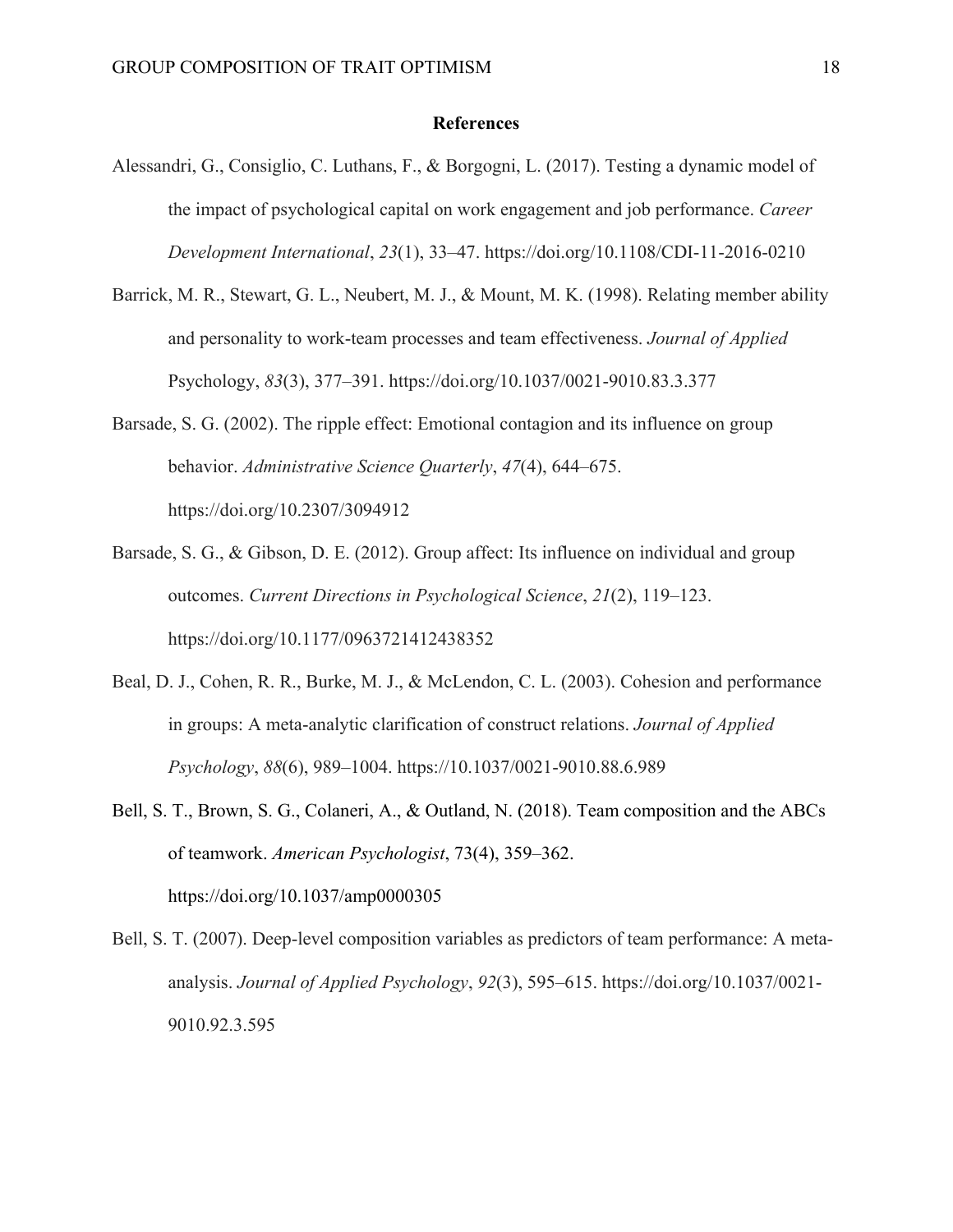Brassey, J., & Kruyt, M. (2020, April 30). *How to demonstrate calm and optimism in a crisis*. https://www.mckinsey.com/business-functions/organization/our-insights/how-todemonstrate-calm-and-optimism-in-a-crisis

Brislin, R. (1981). *Cross-cultural encounters: Face-to-face interactions*. Pergamon.

- Carver, C. S., Scheier, M. F., & Segerstrom, S. C. (2010). Optimism. *Clinical Psychology Review*, *30*(7), 879–889. https://doi.org/10.1016/j.cpr.2010.01.006
- Castaño, N., Watts, T. & Tekleab, A. G. (2013). A reexamination of the cohesion-performance relationship meta-analysis: A comprehensive approach. *Group Dynamics: Theory, Research, and Practice*, *17*(4), 207–231. https://doi.org/10.1037/a0034142
- Chamorro-Premuzic, T. (2020, April 5). Why optimism may not be enough to carry us through times of crisis. *Fast Company*. https://www.fastcompany.com/90486208/why-optimismmay-not-be-enough-to-carry-us-through-times-of-crisis
- Ekvall, G. (1996). Organizational climate for creativity and innovation. *European Journal of Work and Organizational Psychology*, *5*(1), 105–123.

https://doi.org/10.1080/13594329608414845

- Esser, J. K. (1998). Alive and well after 24 years: A review of groupthink research. *Organizational Behavior and Human Decision Processes*, *73*(2–3), 116–141. https://doi.org/10.1006/obhd.1998.2758
- Festinger, L. (1950). Informal social communication. *Psychological Review, 57*(5)*,* 271–282. https://doi.org/10.1037/h0056932
- Fredrickson, B. L. (1998). What good are positive emotions? *Review of General Psychology*, *2*(3), 300–319. https://doi.org/10.1037/1089-2680.2.3.300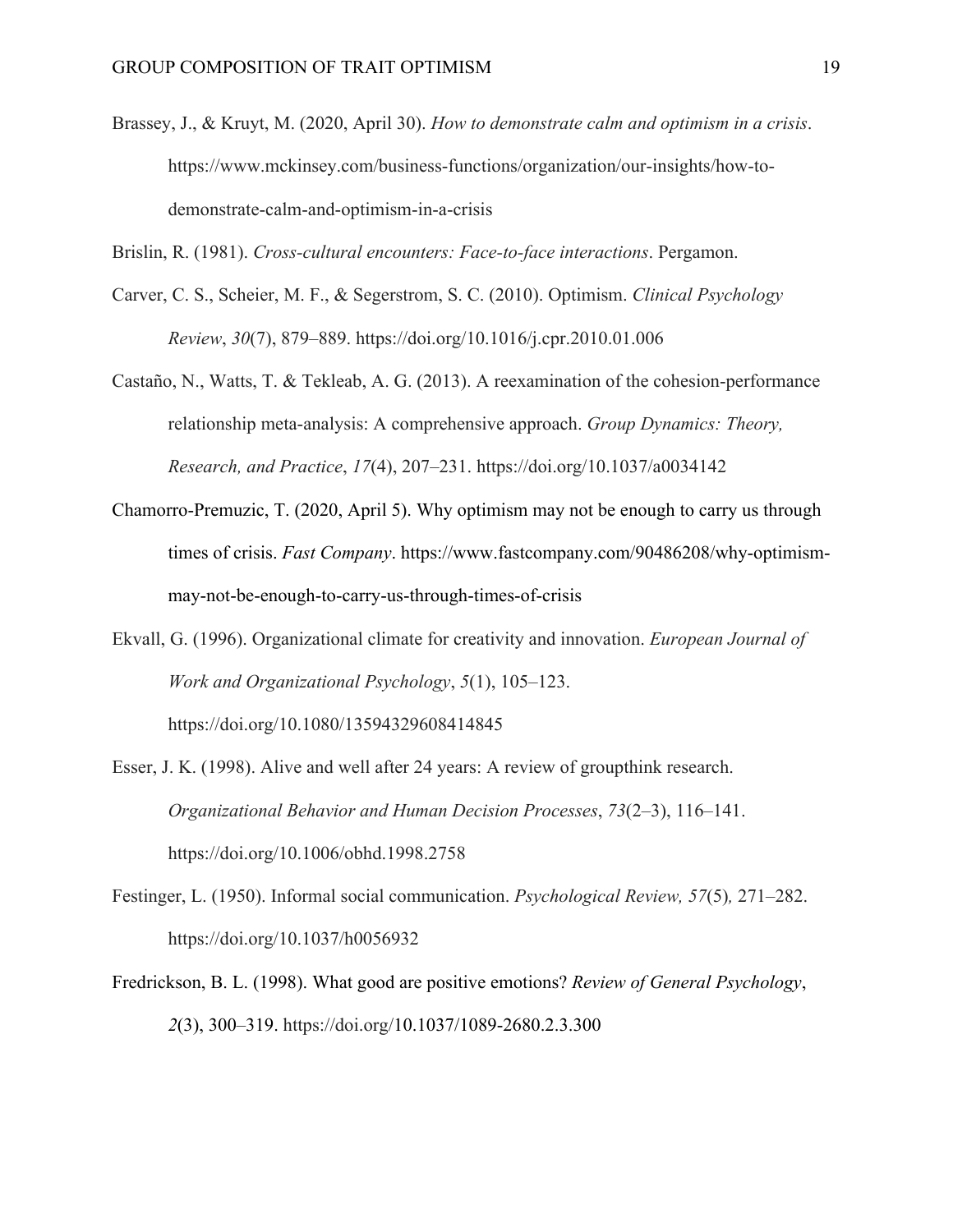- George, J. M., & Zhou, J. (2001). When Openness to Experience and Conscientiousness Are Related to Creative Behavior: An Interactional Approach. *Journal of Applied Psychology, 86*(3)*,* 513–524. https://doi.org/10.1037/0021-9010.86.3.513
- Halfhill, T., Nielsen, T. M., Sundstrom, E., & Weilbaecher, A. (2005). Group personality composition and performance in military service teams. *Military Psychology*, *17*(1), 41– 54. https://doi.org/10.1207/s15327876mp1701\_4
- Harter, J. (2020, May 20). *Is your culture resilient enough to survive coronavirus?*  https://www.gallup.com/workplace/311270/culture-resilient-enough-survivecoronavirus.aspx
- Hayes, A. F. (2017). *Introduction to mediation, moderation, and conditional process analysis: A regression-based approach* (2nd. ed.)*.* Guilford Press.
- Hülsheger, U. R., Anderson, N., & Salgado, J. F. (2009). Team-level predictors of innovation at work: A comprehensive meta-analysis spanning three decades of research. *Journal of Applied Psychology*, *94*(5), 1128–1145. https://doi.org/10.1037/a0015978
- Joo, B.-K., Song, J. H., Lim, D. H., & Yoon, S. W. (2012). Team creativity: The effects of perceived learning culture, developmental feedback, and team cohesion. *International Journal of Training and Development*, *16*(2), 77–91. https://doi.org/10.1111/j.1468- 2419.2011.00395.x
- Kahneman, D., & Lovallo, D. (1993). Timid choices and bold forecast: A cognitive perspective on risk taking. *Management Science*, *39*(1), 17–31. https://doi.org/10.1287/mnsc.39.1.17
- Kidwell, R. E., Jr., Mossholder, K. W., & Bennett, N. (1997). Cohesiveness and organizational citizenship behavior: A multilevel analysis using work groups and individuals. *Journal of Management*, *23*(6), 775–793. https://doi.org/10.1177/014920639702300605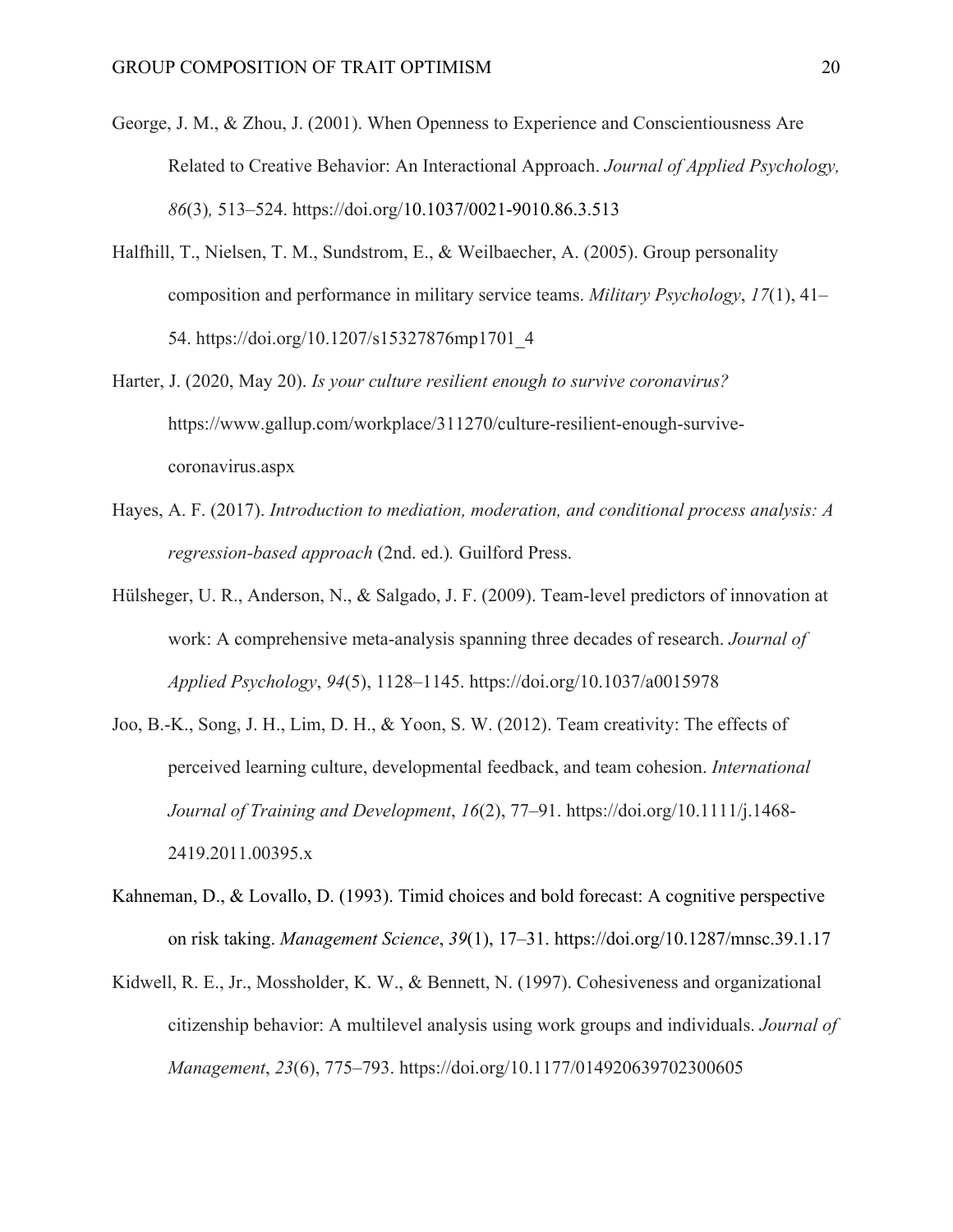- Lawler, E. J., Thye, S. R., & Yoon, J. (2000). Emotion and group cohesion in productive exchange. *American Journal of Sociology*, *106*(3), 616–657. https://doi.org/10.1086/318965
- Luthans, F. (2002). Positive organizational behavior: Developing and managing psychological strengths. *Academy of Management Executive*, *16*(1), 57–72. https://doi.org/10.5465/ame.2002.6640181
- Mathieu, J. E., Tannenbaum, S. I., Donsbach, J. S., & Alliger, G. M. (2014). A review and integration of team composition models: Moving toward a dynamic and temporal framework. *Journal of Management*, *40*(1), 130–160. https://doi.org/10.1177/0149206313503014
	-
- Moriarty, J. (2016, February 1) Viewpoint: Challenger and the misunderstanding of risk. *BBC News Magazine*. https://www.bbc.com/news/magazine-35432071
- Mortensen, M., & Hadley, C. N. (2020, May 22). How to prepare your virtual teams for the long haul. *Harvard Business Review*. https://hbr.org/2020/05/how-to-prepare-your-virtualteams-for-the-long-haul
- Motowidlo, S. J., & Van Scotter, J. R. (1994). Evidence that task performance should be distinguished from contextual performance. *Journal of Applied Psychology*, *79*(4), 475– 480. https://doi.org/10.1037/0021-9010.79.4.475
- Neuman, G. A., Wagner, S. H., & Christiansen, N. D. (1999). The relationship between workteam personality composition and the job performance of teams. *Group & Organization Management*, *24*(1), 28–45. https://doi.org/10.1177/1059601199241003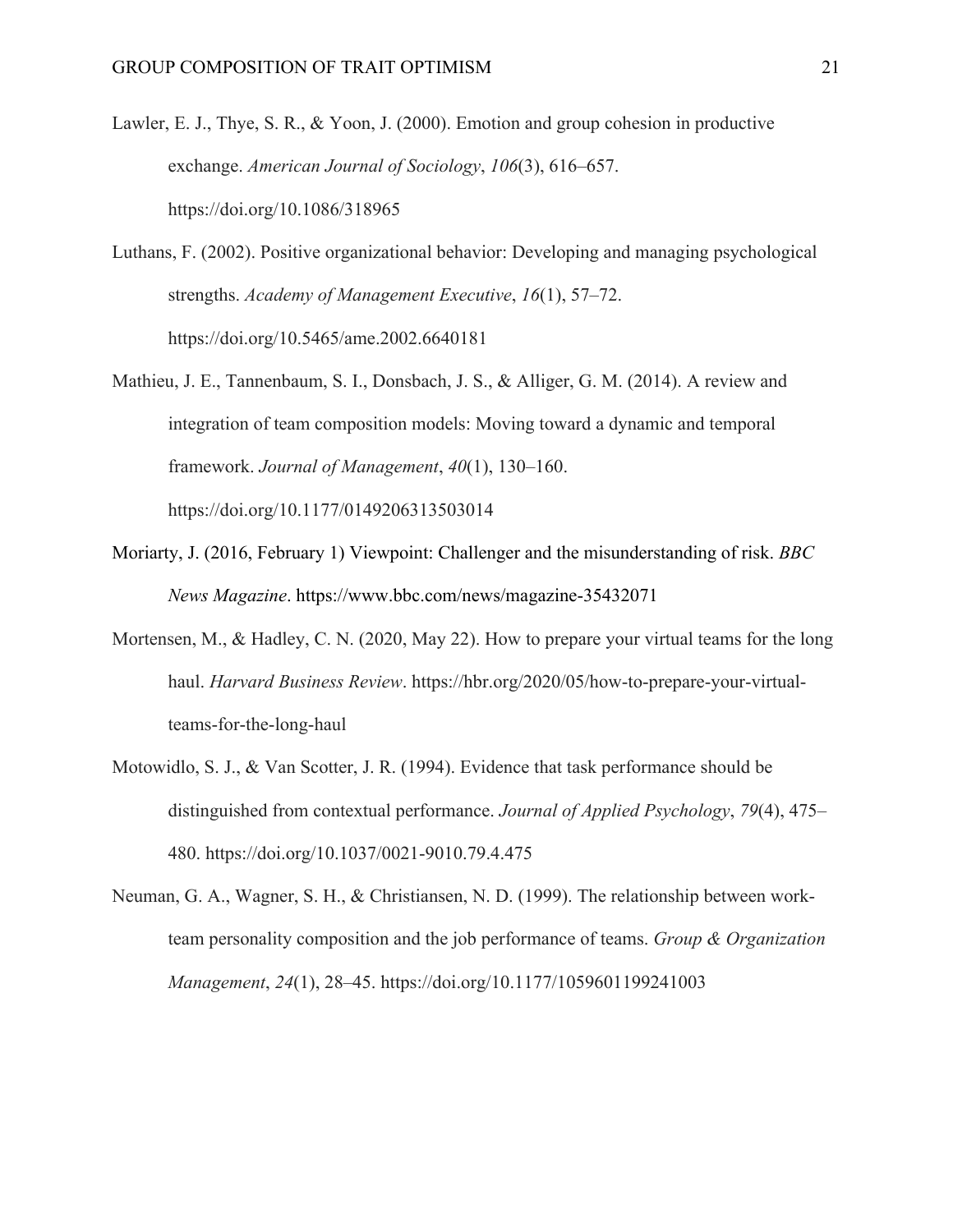- Peterson, C., Park, N., & Sweeney, P. J. (2008). Group well-being: Morale from a positive psychology perspective. *Applied Psychology: An International Review*, *57*(s1), 19–36. https://doi.org/10.1111/j.1464-0597.2008.00352.x
- Prewett, M. S., Walvoord, A. A. G., Stilson, F. R. B., Rossi, M. E., & Brannick, M. T. (2009). The team personality–team performance relationship revisited: The impact of criterion choice, pattern of workflow, and method of aggregation. *Human Performance*, *22*(4), 273–296. https://doi.org/10.1080/08959280903120253
- Scheier, M. F., Carver, C. S., & Bridges, M. W. (1994). Distinguishing optimism from neuroticism (and trait anxiety, self-mastery, and self-esteem): A reevaluation of the Life Orientation Test. *Journal of Personality and Social Psychology*, *67*(6), 1063–1078. https://doi.org/10.1037/0022-3514.67.6.1063
- Seligman, M.E. P. (1998). *Learned optimism.* Free Press.
- Seligman, M. E. P., & Csikszentmihalyi, M. (2000). Positive psychology: An introduction. *American Psychologist, 55*(1)*,* 5–14. https://doi.org/10.1037/0003-066X.55.1.5
- Smith, T. W., Pope, M. K., Rhodewalt, F., & Poulton, J. L. (1989). Optimism, neuroticism, coping, and symptom reports: An alternative interpretation of the Life Orientation Test. *Journal of Personality and Social Psychology*, *56*(4), 640–748. https://doi.org/10.1037/0022-3514.56.4.640
- Stajkovic, A. D., Lee, D., & Nyberg, A. J. (2009). Collective efficacy, group potency, and group performance: Meta-analyses of their relationships, and test of a mediation model. *Journal of Applied Psychology*, *94*(3), 814–828. https://doi.org/10.1037/a0015659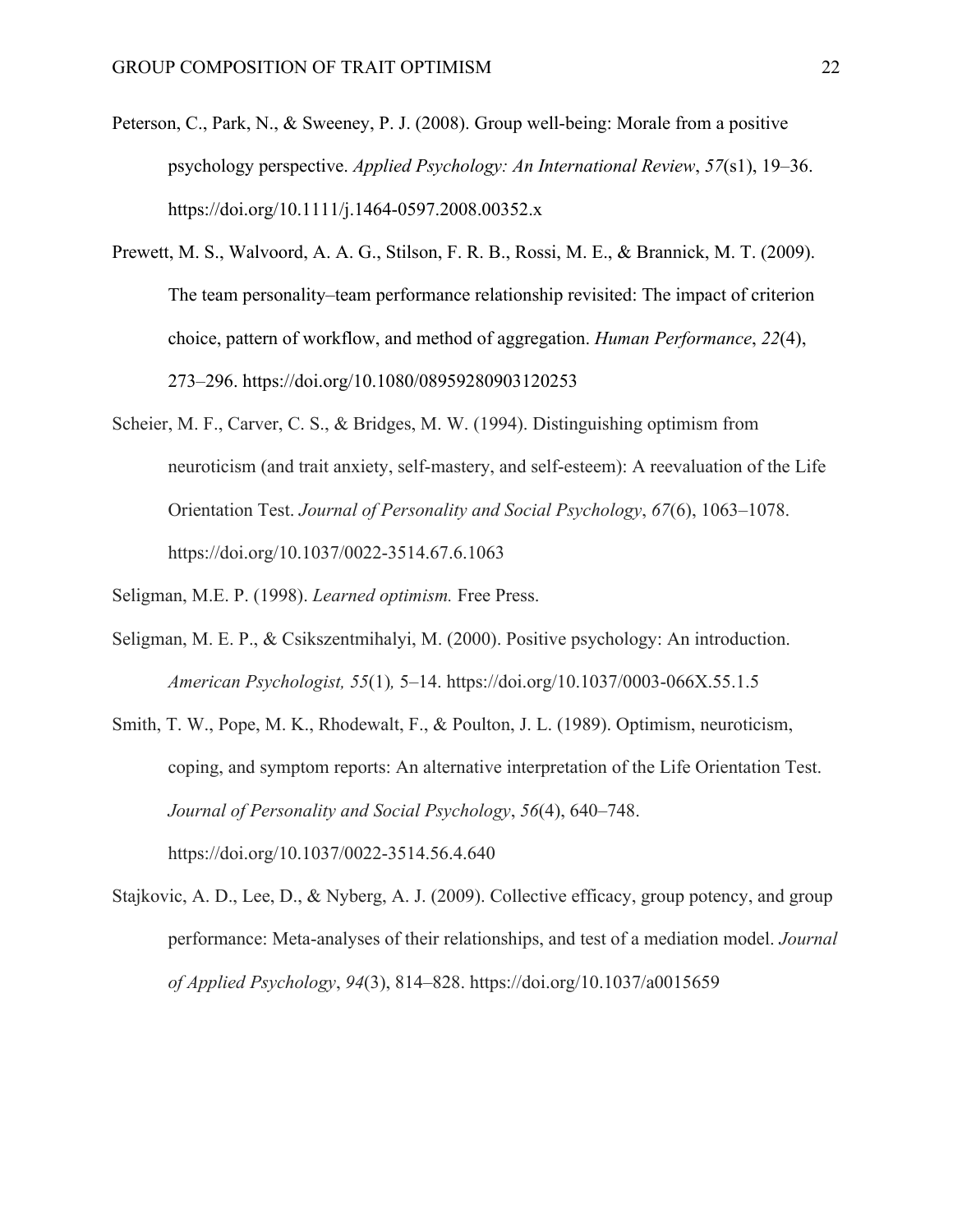- Van Scotter, J. R., & Motowidlo, S. J. (1996). Interpersonal facilitation and job dedication as separate facets of contextual performance. *Journal of Applied Psychology, 81*(5)*,* 525– 531. https://doi.org/10.1037/0021-9010.81.5.525
- West, B. J., Patera, J. L., & Carsten, M. K. (2009). Team level positivity: Investigating positive psychological capacities and team level outcomes. *Journal of Organizational Behavior*, *30*(2), 249–267. https://doi.org/10.1002/job.593
- Wongpakaran, T., Wongpakaran, N., Intachote-Sakamote, R., & Boripuntakul, T. (2012). The Group Cohesiveness Scale (GCS) for Psychiatric Inpatients. *Perspectives in Psychiatric Care, 49*(1)*,* 58–64. https://doi.org/10.1111/j.1744-6163.2012.00342.x
- Zellmer-Bruhn, M., & Gibson, C. (2006). Multinational Organization Context: Implications for Team Learning and Performance. *Academy of Management Journal, 49*(3)*,* 501–518. https://doi.org/10.5465/amj.2006.21794668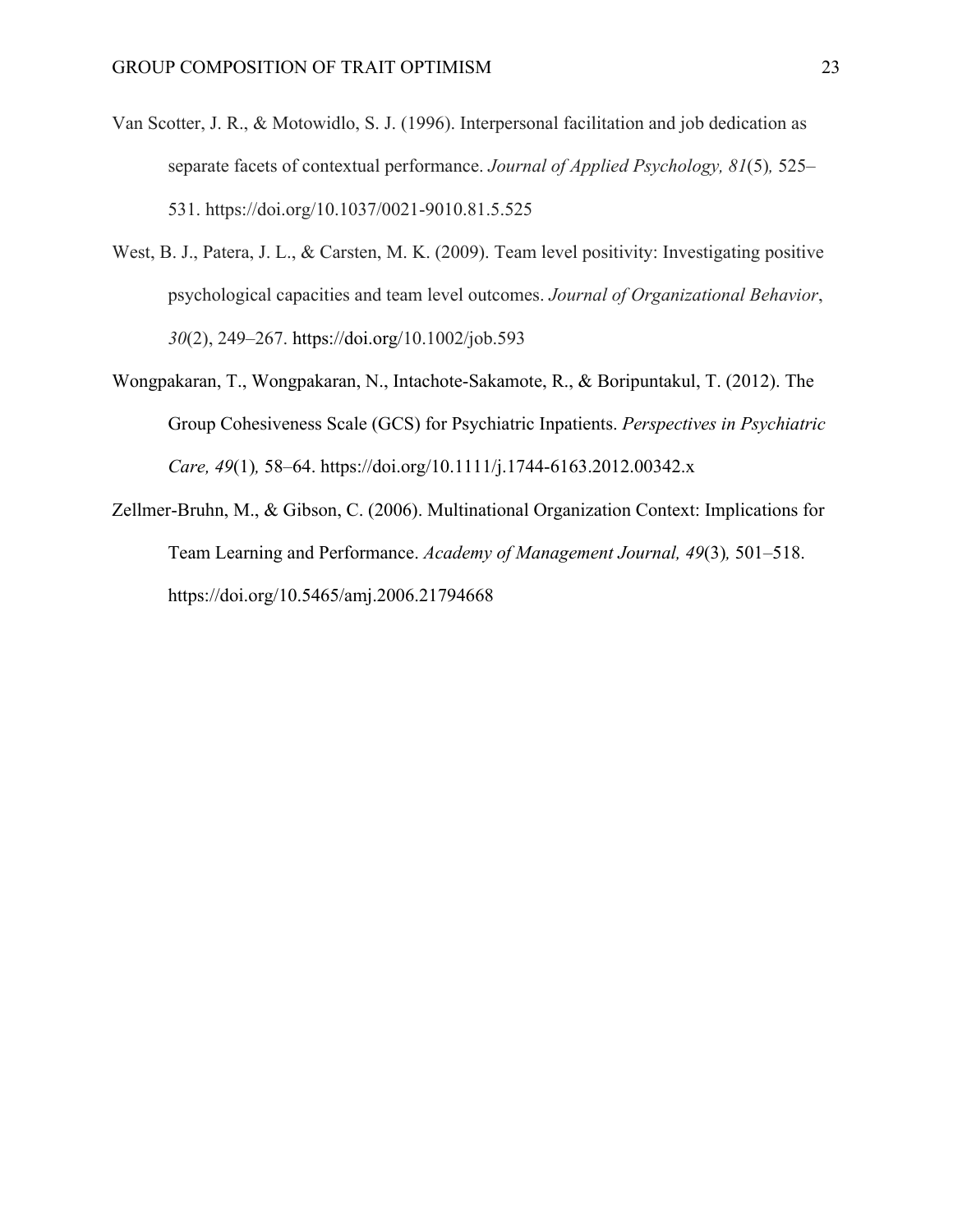## **Table 1**

## *Measures, Sample Items, and Internal Consistencies*

| Measures                     | Source                       | Sample item                       | Cronbach's $\alpha$ |
|------------------------------|------------------------------|-----------------------------------|---------------------|
| Group optimism               | Scheier et al.'s (1994) six- | "I'm always optimistic about      | .74                 |
|                              | item revised Life            | my future."                       |                     |
|                              | <b>Orientation Test</b>      |                                   |                     |
| Group cohesion               | Wongpakaran et al.'s (2012)  | "The members like and care"       | .98                 |
|                              | seven-item Group             | about each other."                |                     |
|                              | Cohesiveness Scale           |                                   |                     |
| Group task performance       | Zellmer-Bruhn and            | "This team meets the              | .99                 |
|                              | Gibson's (2006) five-item    | requirements set for it."         |                     |
|                              | team task performance scale  |                                   |                     |
| Group contextual performance | Van Scotter and              | "Encourage others to overcome"    | .98                 |
|                              | Motowidlo's (1996) 15-item   | their differences and get along." |                     |
|                              | scale                        |                                   |                     |
| Group creative performance   | Five items from George and   | "Comes up with new and            | .93                 |
|                              | Zhou's $(2001)$              | practical ideas to improve        |                     |
|                              |                              | performance."                     |                     |

*Note*. Each measure was translated and back-translated from Chinese and English (Brislin, 1981), and each measure had a 5-point

response scale of 1 (*strongly disagree*) to 5 (*strongly agree*). Cronbach's α was assessed before aggregating to the team level.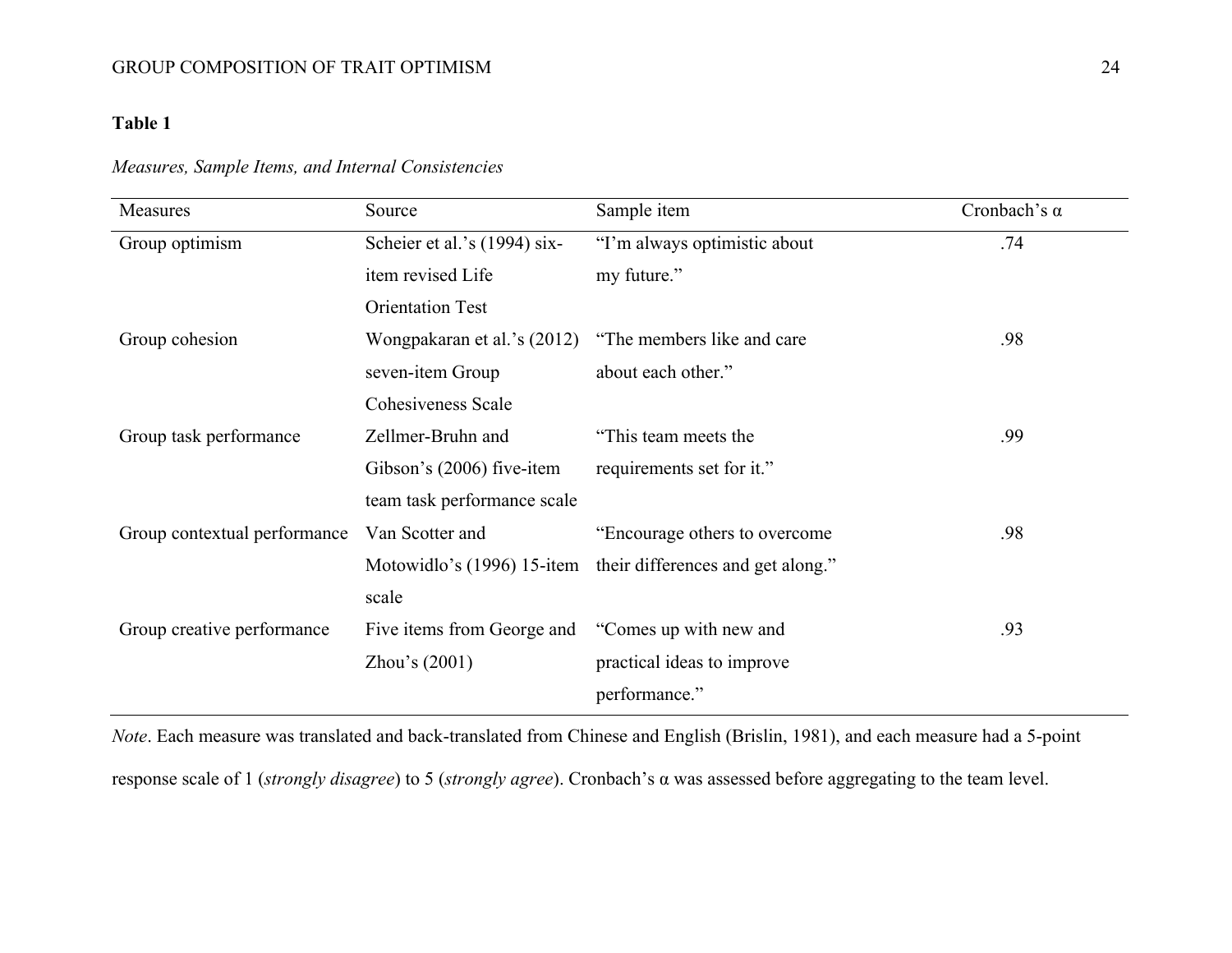## **Table 2**

| Variable                        | M    | SD   | $\mathbf{1}$ | 2        | $\overline{3}$ | $\overline{4}$ | 5       | 6       | 7        |
|---------------------------------|------|------|--------------|----------|----------------|----------------|---------|---------|----------|
| 1. Group-mean optimism          | 3.31 | 0.23 |              |          |                |                |         |         |          |
| 2. Optimism SD                  | 0.28 | 0.13 | .00.         |          |                |                |         |         |          |
| 3. Maximum optimism             | 3.59 | 0.27 | $.87**$      | $.43**$  |                |                |         |         |          |
| 4. Minimum optimism             | 3.01 | 0.28 | $.81**$      | $-.53**$ | $.50**$        |                |         |         |          |
| 5. Group cohesion               | 4.31 | 0.58 | $.33*$       | $-.11$   | $.28*$         | $.32*$         |         |         |          |
| 6. Group task performance       | 4.35 | 0.55 | $.42**$      | .02      | $.40**$        | $.36**$        | $.57**$ |         |          |
| 7. Group contextual performance | 4.26 | 0.51 | $.45**$      | $-.04$   | $.40**$        | $.38**$        | $.78**$ | $.79**$ |          |
| 8. Group creative performance   | 4.02 | 0.58 | $.39**$      | $-.11$   | $.30*$         | $.37**$        | $.72**$ | $.53**$ | $.76***$ |

| Descriptive Statistics and Bivariate Correlations of Study Variables |  |  |  |  |  |
|----------------------------------------------------------------------|--|--|--|--|--|
|                                                                      |  |  |  |  |  |

*Note.*  $N = 56$  groups with 56 group leaders and 202 group members (number of group members excluding group leaders ranged from three to five members).  $M =$  mean;  $SD =$  standard deviation; Optimism  $SD =$  optimism standard-deviation operationalization.

\**p* < .05. \*\**p* < .01 (two-tailed).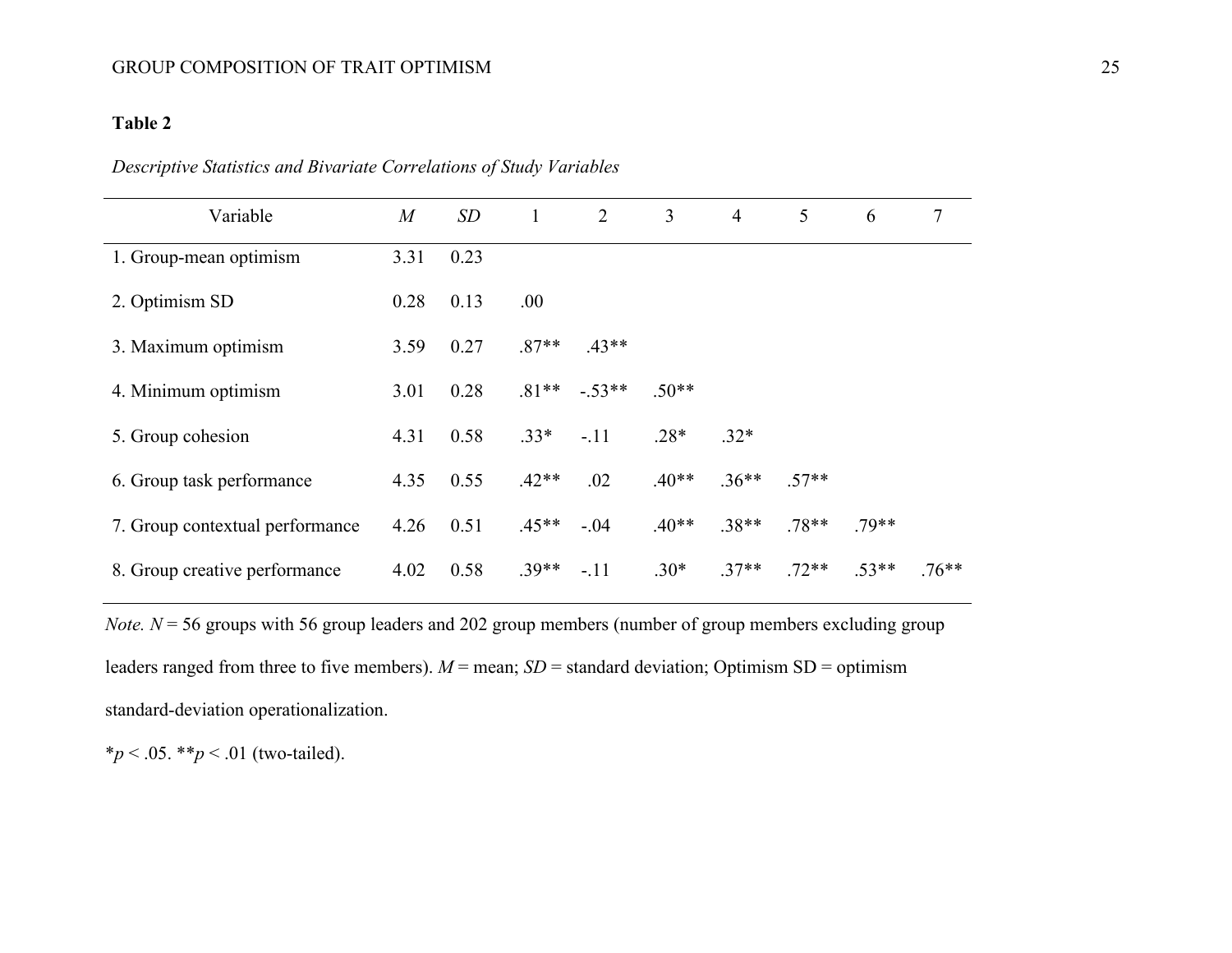## GROUP COMPOSITION OF TRAIT OPTIMISM 26

## **Table 3**

## *Summary of Path-Analytic Results*

|                     |                  | Group task<br>Group cohesion<br>performance |                  |      | Group contextual<br>performance |      | Group creative<br>performance |      |
|---------------------|------------------|---------------------------------------------|------------------|------|---------------------------------|------|-------------------------------|------|
| Predictor variable  | $\boldsymbol{b}$ | SE                                          | $\boldsymbol{b}$ | SE   | $\boldsymbol{b}$                | SE   | $\boldsymbol{b}$              | SE   |
| Group-mean optimism | $0.82*$          | 0.32                                        | $0.61*$          | 0.27 | $0.50*$                         | 0.19 | 0.44                          | 0.24 |
| Group cohesion      |                  |                                             | $0.45**$         | 0.11 | $0.62**$                        | 0.08 | $0.66**$                      | 0.10 |
| Optimism SD         | $-0.48$          | 0.62                                        | 0.33             | 0.48 | 0.16                            | 0.35 | $-0.13$                       | 0.43 |
| Group cohesion      |                  |                                             | $0.54**$         | 0.11 | $0.69**$                        | 0.08 | $0.71**$                      | 0.09 |
| Maximum optimism    | $0.60*$          | 0.29                                        | $0.55*$          | 0.23 | $0.37*$                         | 0.16 | 0.24                          | 0.21 |
| Group cohesion      |                  |                                             | $0.46**$         | 0.11 | $0.64**$                        | 0.08 | $0.68**$                      | 0.10 |
| Minimum optimism    | $0.65*$          | 0.26                                        | 0.38             | 0.22 | 0.27                            | 0.16 | 0.32                          | 0.20 |
| Group cohesion      |                  |                                             | $0.47**$         | 0.11 | $0.64**$                        | 0.08 | $0.67**$                      | 0.10 |

*Note. b* = unstandardized path coefficient; *SE* = standard error; Optimism SD = Optimism standard-deviation operationalization. Separate path analyses were conducted for each group composition variable (i.e., mean, SD, maximum, and minimum) due to multicollinearity concerns.

\*  $p < .05$ . \*\*  $p < .01$ .